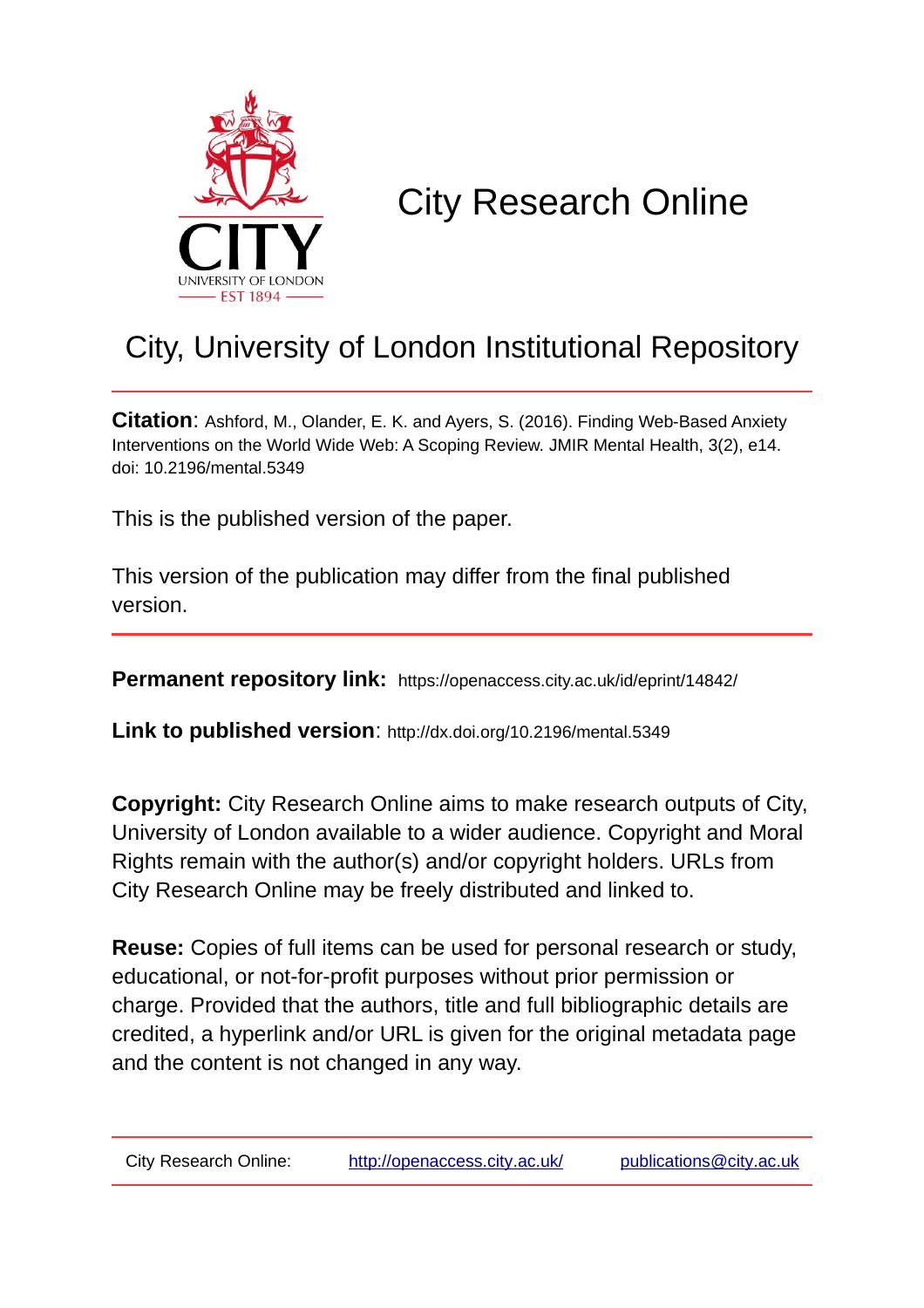# Review

# Finding Web-Based Anxiety Interventions on the World Wide Web: A Scoping Review

Miriam Thiel Ashford, BSc, MSc; Ellinor K Olander, PhD; Susan Ayers, PhD

Centre for Maternal and Child Health Research, School of Health Sciences, City University London, London, United Kingdom

#### **Corresponding Author:**

Miriam Thiel Ashford, BSc, MSc Centre for Maternal and Child Health Research School of Health Sciences City University London Northampton Square London, EC1V 0HB United Kingdom Phone: 44 20 7040 ext 5775 Fax: 44 0207 040 5808 Email: [miriam.ashford@city.ac.uk](mailto:miriam.ashford@city.ac.uk)

# *Abstract*

**Background:** One relatively new and increasingly popular approach of increasing access to treatment is Web-based intervention programs. The advantage of Web-based approaches is the accessibility, affordability, and anonymity of potentially evidence-based treatment. Despite much research evidence on the effectiveness of Web-based interventions for anxiety found in the literature, little is known about what is publically available for potential consumers on the Web.

**Objective:** Our aim was to explore what a consumer searching the Web for Web-based intervention options for anxiety-related issues might find. The objectives were to identify currently publically available Web-based intervention programs for anxiety and to synthesize and review these in terms of (1) website characteristics such as credibility and accessibility; (2) intervention program characteristics such as intervention focus, design, and presentation modes; (3) therapeutic elements employed; and (4) published evidence of efficacy.

**Methods:** Web keyword searches were carried out on three major search engines (Google, Bing, and Yahoo—UK platforms). For each search, the first 25 hyperlinks were screened for eligible programs. Included were programs that were designed for anxiety symptoms, currently publically accessible on the Web, had an online component, a structured treatment plan, and were available in English. Data were extracted for website characteristics, program characteristics, therapeutic characteristics, as well as empirical evidence. Programs were also evaluated using a 16-point rating tool.

**Results:** The search resulted in 34 programs that were eligible for review. A wide variety of programs for anxiety, including specific anxiety disorders, and anxiety in combination with stress, depression, or anger were identified and based predominantly on cognitive behavioral therapy techniques. The majority of websites were rated as credible, secure, and free of advertisement. The majority required users to register and/or to pay a program access fee. Half of the programs offered some form of paid therapist or professional support. Programs varied in treatment length and number of modules and employed a variety of presentation modes. Relatively few programs had published research evidence of the intervention's efficacy.

**Conclusions:** This review represents a snapshot of available Web-based intervention programs for anxiety that could be found by consumers in March 2015. The consumer is confronted with a diversity of programs, which makes it difficult to identify an appropriate program. Limited reports and existence of empirical evidence for efficacy make it even more challenging to identify credible and reliable programs. This highlights the need for consistent guidelines and standards on developing, providing, and evaluating Web-based interventions and platforms with reliable up-to-date information for professionals and consumers about the characteristics, quality, and accessibility of Web-based interventions.

#### (JMIR Ment Health 2016;3(2):e14) doi:[10.2196/mental.5349](http://dx.doi.org/10.2196/mental.5349)

#### **KEYWORDS**

[XSL](http://www.w3.org/Style/XSL)•FO **[RenderX](http://www.renderx.com/)**

Anxiety; mental health; web-based interventions; internet; technology; consumer; access to health care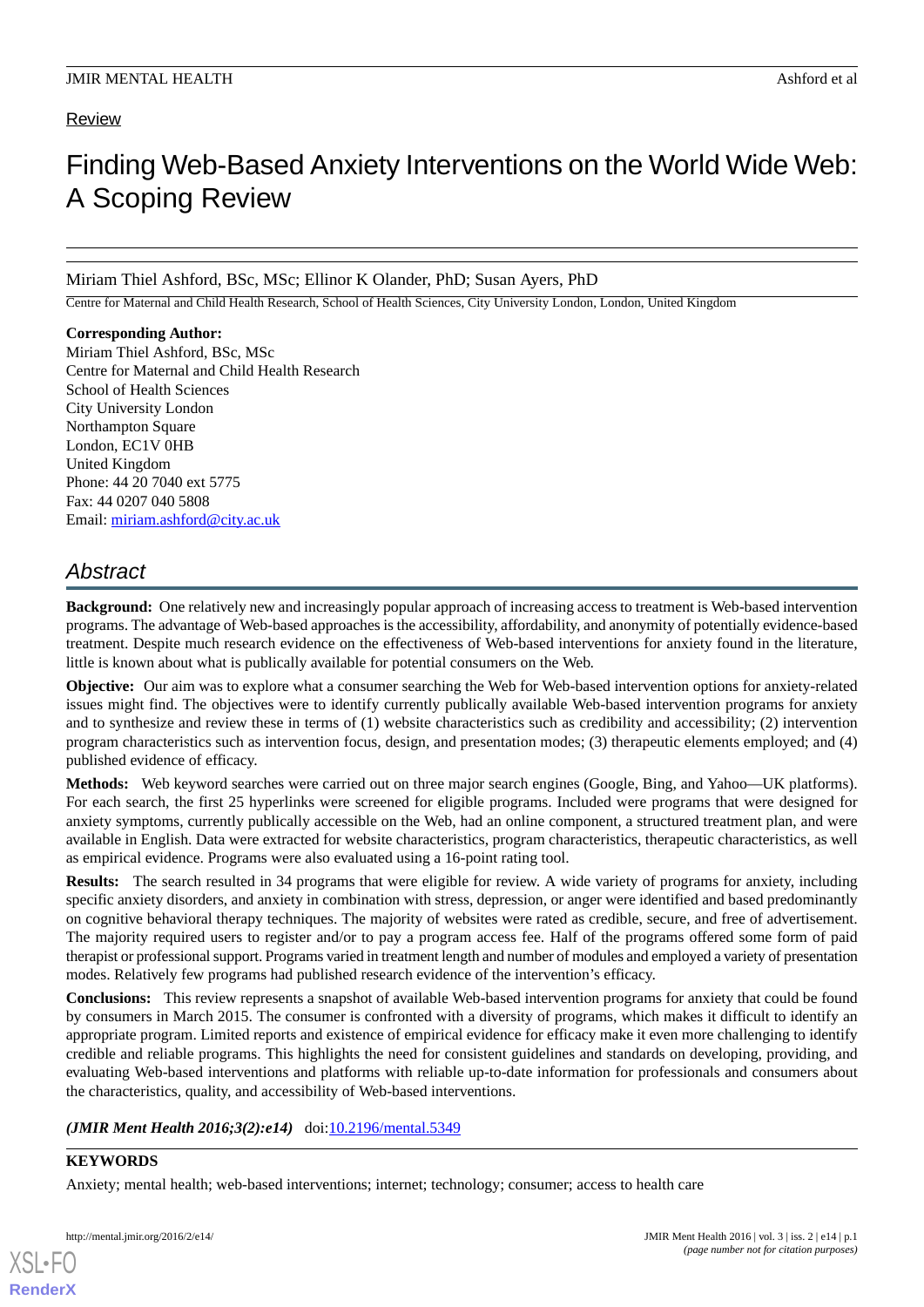# *Introduction*

The National Comorbidity Survey Replication showed that 28.8% of people in the United States suffer from an anxiety disorder in their lifetime [\[1](#page-18-0)]. Reviews suggest that anxiety disorders are the most frequently occurring class of mental health disorders [\[2](#page-18-1)-[4](#page-18-2)] and are considered chronic and disabling conditions worldwide [[5](#page-18-3)]. Despite effective treatments being available, anxiety disorders are still widely underdiagnosed and undertreated [\[4](#page-18-2),[6\]](#page-19-0). The adverse effects of anxiety disorders on psychological and somatic health, as well as high economic costs [[2,](#page-18-1)[6](#page-19-0)[-8](#page-19-1)] mean that treatment is a significant public health issue.

Lack of help-seeking behavior and perceived barriers to accessing treatment contribute to underdiagnosis and undertreatment. Generally, individuals with anxiety display a tendency not to seek help for their disorder [\[9](#page-19-2),[10\]](#page-19-3). Identified treatment barriers include lack of awareness of the presence of a disorder and available services, financial burden, and the stigma associated with disclosing mental health disorders [[10](#page-19-3)[,11](#page-19-4)].

Research has shown that many individuals use the Internet to find information or help for health-related topics [\[12\]](#page-19-5), especially for topics that they experience as difficult to talk about [\[13](#page-19-6),[14\]](#page-19-7). A survey demonstrated that 18% of all surveyed Internet users had searched the Internet for mental health-related information, with higher prevalence for those who had a history of mental health issues and those who at the time stated that they were experiencing psychological distress [\[15](#page-19-8)]. Similarly, nationally representative surveys from the Pew Internet and American Life Project found that 26-39% of individuals who sought Web-based health information looked at mental health information [[14](#page-19-7),[16\]](#page-19-9). When searching the Internet for mental health information, individuals may come across Web-based interventions.

A Web-based intervention has been defined as "a primarily self-guided intervention program that is executed by means of a prescriptive online program operated through a website." (p. 5) [\[17](#page-19-10)]. Advantages of Web-based approaches include accessibility, affordability, and anonymity of mental health interventions [[18,](#page-19-11)[19](#page-19-12)]. Web-based interventions can be accessed anytime and anywhere from devices such as computers, laptops, tablets, and mobile phones and large audiences and rural areas can be reached in a cost-effective manner [[20-](#page-19-13)[22\]](#page-19-14). Web-based interventions also offer anonymity and privacy, which may attract individuals who experience difficulties with disclosing mental health disorders [[23-](#page-19-15)[24](#page-19-16)].

The efficacy of Web-based mental health intervention programs is well established. Meta-analyses of Web-based mental health interventions have shown that those interventions were as effective as face-to-face treatments and superior to control groups with substantial effect sizes [[25,](#page-19-17)[26\]](#page-19-18). With regard to anxiety disorders specifically, a meta-analysis concluded that computerized- and Internet-based cognitive behavioral therapy (CBT) for anxiety disorders had improved outcomes compared to waitlist and placebo assignments and these effects were equal to face-to-face treatment [\[27](#page-19-19),[28\]](#page-19-20). Another meta-analytic review concluded that computer-aided psychotherapy was as effective

as face-to-face therapy and that the effects did not differ across various anxiety disorders and types of delivery [\[29](#page-19-21)]. Similarly, a recent review reported moderate to large effect sizes for Internet-based CBT for a range of anxiety disorders ranging from 0.30 to 2.53 [\[30](#page-20-0)].

Despite an extensive body of literature evaluating the effectiveness of developed Web-based interventions, little research has examined the range and characteristics of publically available Web-based intervention programs for individuals with mental health issues. Research has started to identify, describe, and evaluate the range and characteristics of mental health mobile phone apps [[31,](#page-20-1)[32](#page-20-2)] and e-therapy or e-counselling services [\[33](#page-20-3),[34\]](#page-20-4). However, e-therapy is different from Web-based programs, as in e-therapy mental health professionals use text- or video-based formats (eg, email, chat, Skype) for delivering therapy. There is also a clinical online directory of Web-based mental health programs called Beacon available, which lists among others, intervention program websites for phobias, generalized anxiety disorder, social anxiety disorder, and panic disorder [[35\]](#page-20-5). However, this website is not updated very often and is clinically directed rather than a systematic review of programs that are publically available. A few publically available Web-based programs were briefly discussed in a review; however, this was restricted to four programs available in Australia (FearFighter, Beating the Blues, Online Anxiety, CRUfAD) and included only a short overall description of the main program characteristics [\[36](#page-20-6)]. In addition, the programs were not identified by a systematic Web search. Recently, a scoping review has identified and evaluated currently available interactive Web-based interventions for depression [[37\]](#page-20-7). However, to our knowledge no study has conducted a similar review for Web-based intervention programs for anxiety.

In summary, despite the clear advantages of Web-based anxiety interventions, there is only limited systematically identified and up-to-date information available on the characteristics of publically available Web-based interventions for anxiety and the quality of these services is currently unknown. This information would be helpful and important for consumers and practitioners interested in Web-based interventions for anxiety, as well as researchers developing and evaluating those interventions. Therefore, this study conducted a replicable Web search to identify freely available Web-based anxiety intervention programs and review these in terms of (1) website characteristics such as origin, accessibility, and credibility; (2) Web-based program characteristics, such as intervention focus, design, delivery, and features; (3) intervention characteristics such as the overall therapeutic approach and intervention features; as well as (4) published evidence of efficacy.

# *Methods*

#### **Search Strategy**

Using the 3 most popular Web search engines, Google, Bing, and Yahoo [\[38](#page-20-8),[39\]](#page-20-9), a keyword search for Web-based intervention programs for anxiety was performed in March 2015. UK versions of the search engines were used (.co.uk). Before starting the search, existing search history and cookies were deleted and future tracking and cookies were disabled in

 $XS$ -FO **[RenderX](http://www.renderx.com/)**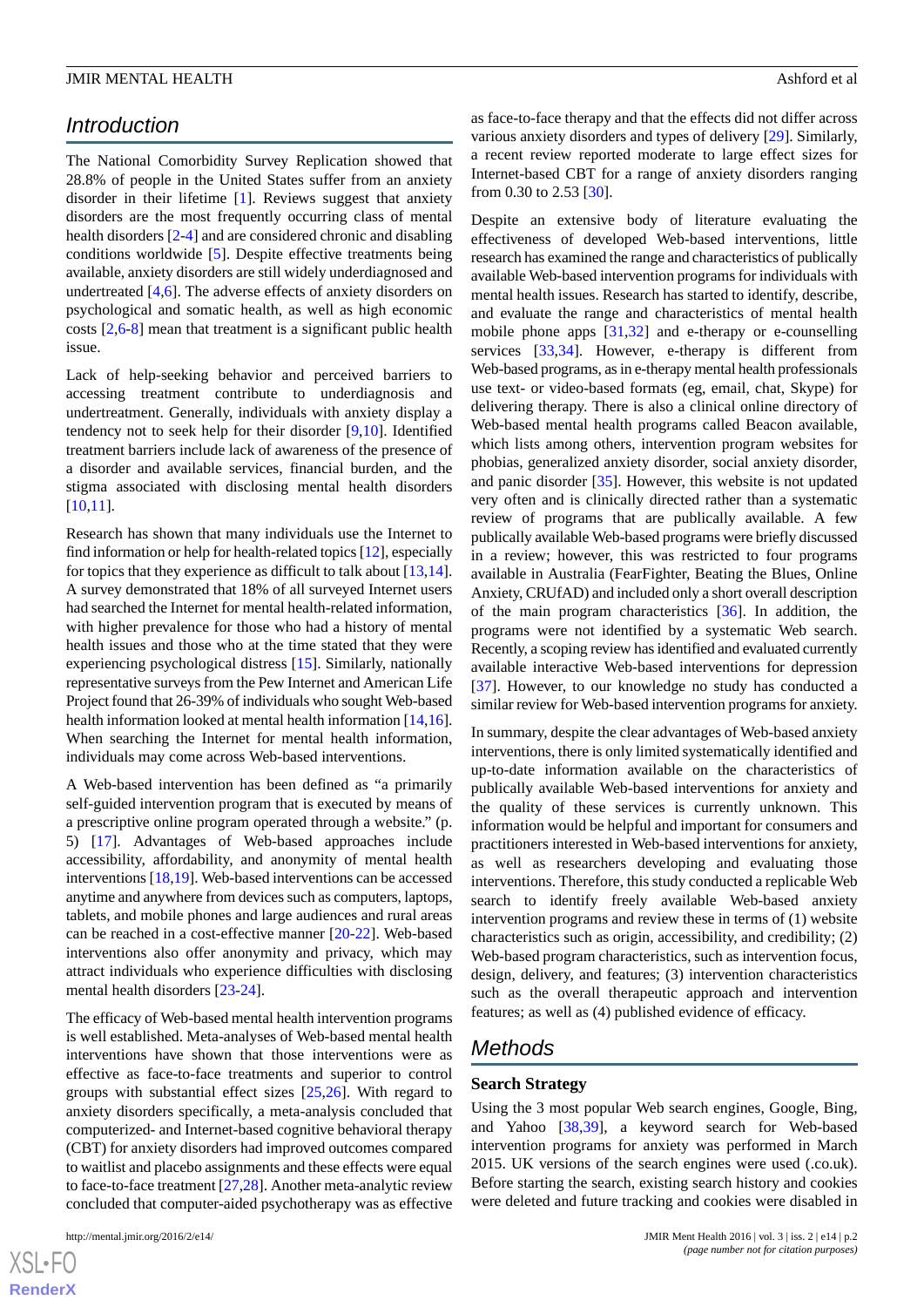the browser. A list of the 9 search term combinations used can be found in [Textbox 1](#page-3-0). Primarily simple and lay keywords were used to simulate a Web search that was relatively likely to be conducted by an individual searching for Web-based programs. It has been shown that most individuals rarely consider more

<span id="page-3-0"></span>**Textbox 1.** Search terms used in Google, Bing, and Yahoo.

|  | Internet therapy anxiety |  |
|--|--------------------------|--|
|--|--------------------------|--|

- 2. Internet treatment anxiety
- 3. Internet cognitive behavioural therapy anxiety
- 4. Online therapy anxiety
- 5. Online treatment anxiety
- 6. Online cognitive behavioural therapy anxiety
- 7. Web therapy anxiety
- 8. Web treatment anxiety
- 9. Web cognitive behavioural therapy anxiety

**Program Identification**

All 675 hyperlinks were screened for eligible Web-based programs for anxiety by the first author. The screening process consisted of two stages. The first stage involved screening all 675 hyperlinked websites to eliminate clearly irrelevant websites. All hyperlinks were screened and organized into 1 of the following 3 categories: websites with Web-based programs, websites linking to websites with Web-based programs, and websites with irrelevant content. Irrelevant content included, among others, e-counselling websites, mental health information websites, support groups/forums, online mental health screening/assessment, therapist or mental health clinic websites, scholarly articles, blogs, Facebook pages, Wikipedia, videos, and broken links.

For all websites categorized as "websites of Web-based programs" and "websites linking to websites of Web-based programs," duplicates were removed. All remaining websites entered the second stage of screening and were screened according to the following criteria by the first author: (1) designed for anxiety symptoms (although they did not need to be focused on anxiety only), (2) currently publically accessible on the Internet (via registration, application, General Practitioner

(GP) referral), (3) online component, (4) structured treatment plan (information only), and (5) available in English. Programs were excluded if they were (1) not publically accessible; (2) Web-based counseling only (Skype, email, or instant message contact with a counselor only, with no structured program associated); (3) purely informational (psychoeducation only); or (4) exclusively part of a research study.

than the first 20 links generated by a search engine [\[40](#page-20-10)]. As featured links placed at the top and bottom were also considered, we chose to assess the first 25 links. This resulted in 675 hyperlinks being screened (3 search engines  $\times$  9 search terms

#### **Data Extraction**

 $\times$  25 hyperlinks).

A data extraction form was created containing 4 main categories and 9 subcategories. [Table 1](#page-4-0) provides an overview of the items in each main category and subcategories. The 4 main categories are based on the 4 specified study interests (website characteristics, program characteristics, intervention characteristics, and empirical evidence). The 9 subcategories of the 4 main categories were established by incorporating the 12 key facets of a framework designed for evaluating and reporting Internet intervention studies [[41\]](#page-20-11). The extraction was undertaken by the first author in March 2015. Screenshots of all programs and websites were taken in case the program changed during the rating period. To ensure that the programs could be evaluated thoroughly, all program authors were contacted to request free access.

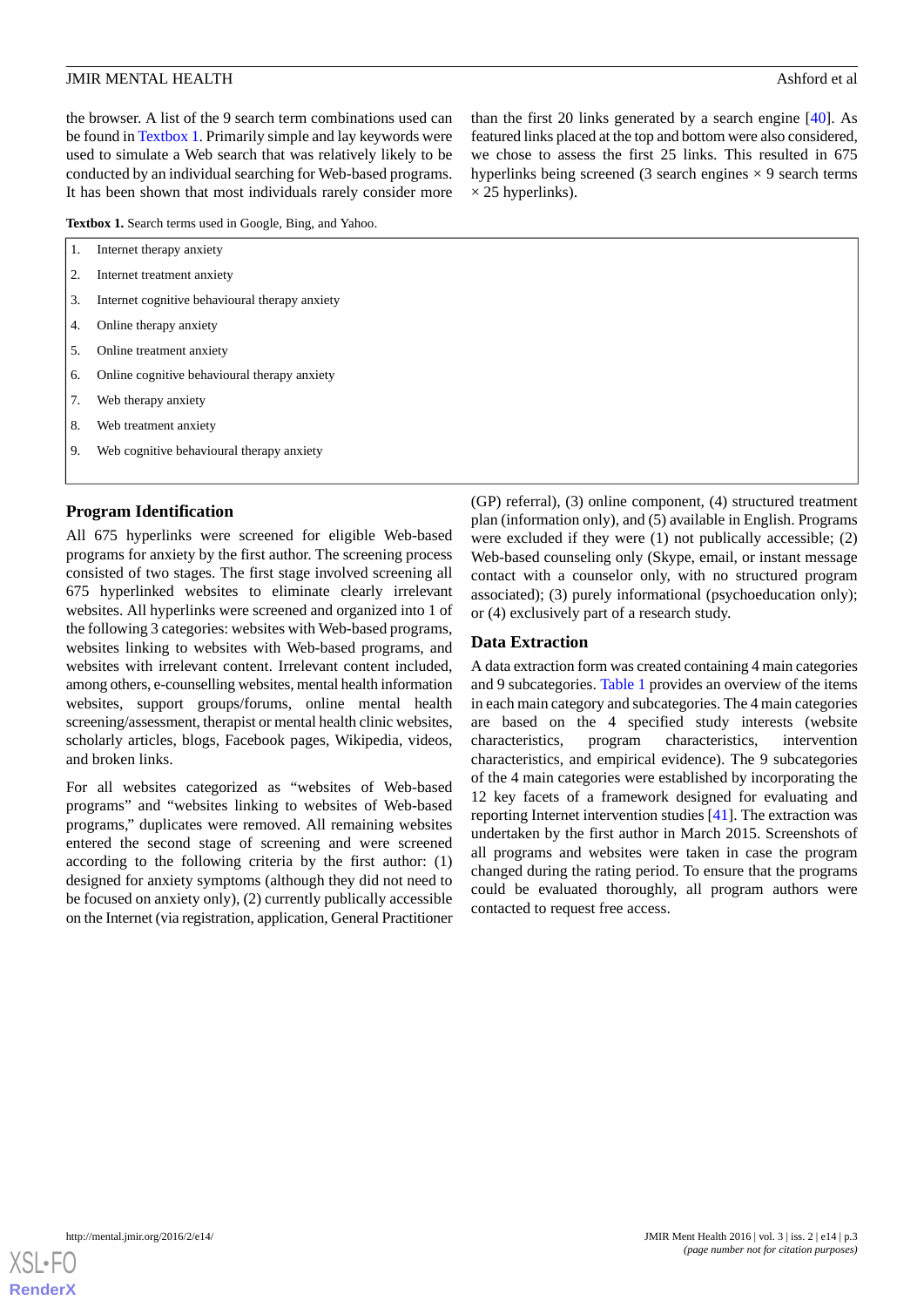<span id="page-4-0"></span>**Table 1.** Data extraction categories and subcategories.

| Main Category                | Subcategory                                | Item                                                                                                                         |
|------------------------------|--------------------------------------------|------------------------------------------------------------------------------------------------------------------------------|
| Website characteristics      | Origin                                     | Country of origin                                                                                                            |
|                              | Accessibility                              | Registration (yes/no-if yes, how?)                                                                                           |
|                              |                                            | Log-in available on website (yes/no)                                                                                         |
|                              |                                            | Access fee (yes/no---if yes, how much? Free trial available? Refund period? Length of<br>subscription)                       |
|                              |                                            | Mobile phone rendering (yes/no)                                                                                              |
|                              | Credibility                                | Advertisements (yes/no-if yes, relevant vs irrelevant)                                                                       |
|                              |                                            | Presented contact details (yes/no)                                                                                           |
|                              |                                            | Specified authorship (yes/no)                                                                                                |
|                              |                                            | Terms of use specified (yes/no)                                                                                              |
|                              |                                            | Privacy notice specified (yes/no)                                                                                            |
| Program characteristics      | Intervention focus                         | Target anxiety issue                                                                                                         |
|                              |                                            | Target audience                                                                                                              |
|                              | Intervention design                        | Therapist support (yes/no-if yes, specify)                                                                                   |
|                              |                                            | Suggested or set treatment length                                                                                            |
|                              |                                            | Number of modules                                                                                                            |
|                              | Intervention delivery                      | Presentation format                                                                                                          |
| Intervention characteristics | Therapeutic approach                       | $CBTa$ ; others (specify)                                                                                                    |
|                              |                                            | Other therapeutic elements                                                                                                   |
|                              | Intervention features                      | Worksheets (yes/no-if yes, specify format)                                                                                   |
|                              |                                            | Mood or symptom monitoring (yes/no)                                                                                          |
|                              |                                            | Diary (yes/no)                                                                                                               |
|                              |                                            | Forum (yes/no)                                                                                                               |
|                              |                                            | Other features (yes/no-if yes, specify)                                                                                      |
| Empirical evidence           | Empirical evidence for<br>program efficacy | Scrutinized program website for relevant information, contacted the author, and checked<br>the Beacon <sup>b</sup> directory |

<sup>a</sup>CBT: cognitive behavioral therapy

<sup>b</sup>Beacon: Australian clinical Web-based platform that describes different Web-based self-help treatment programs [\[49\]](#page-20-12).

#### **Program Evaluation**

Several validated and widely accepted scales are available to evaluate the methodology of published studies. However, there are currently no validated criteria available for evaluating actual Web-based interventions as found on the web. Renton et al [\[31](#page-20-1)] created a program scoring system to evaluate Web-based depression interventions. With permission from the authors, the

scale was adapted to fit the 4 specified study interests. The adapted version consists of 16 yes or no close-ended questions that are outlined in [Table 2.](#page-5-0) Consistent with the scoring system used by Renton et al [\[31](#page-20-1)], a score of 1 was awarded if the answer was yes, and a score of 0 if the answer was no or the question could not be evaluated. Scores were converted into percentages, with higher scores indicating a larger number of met criteria on the scale.

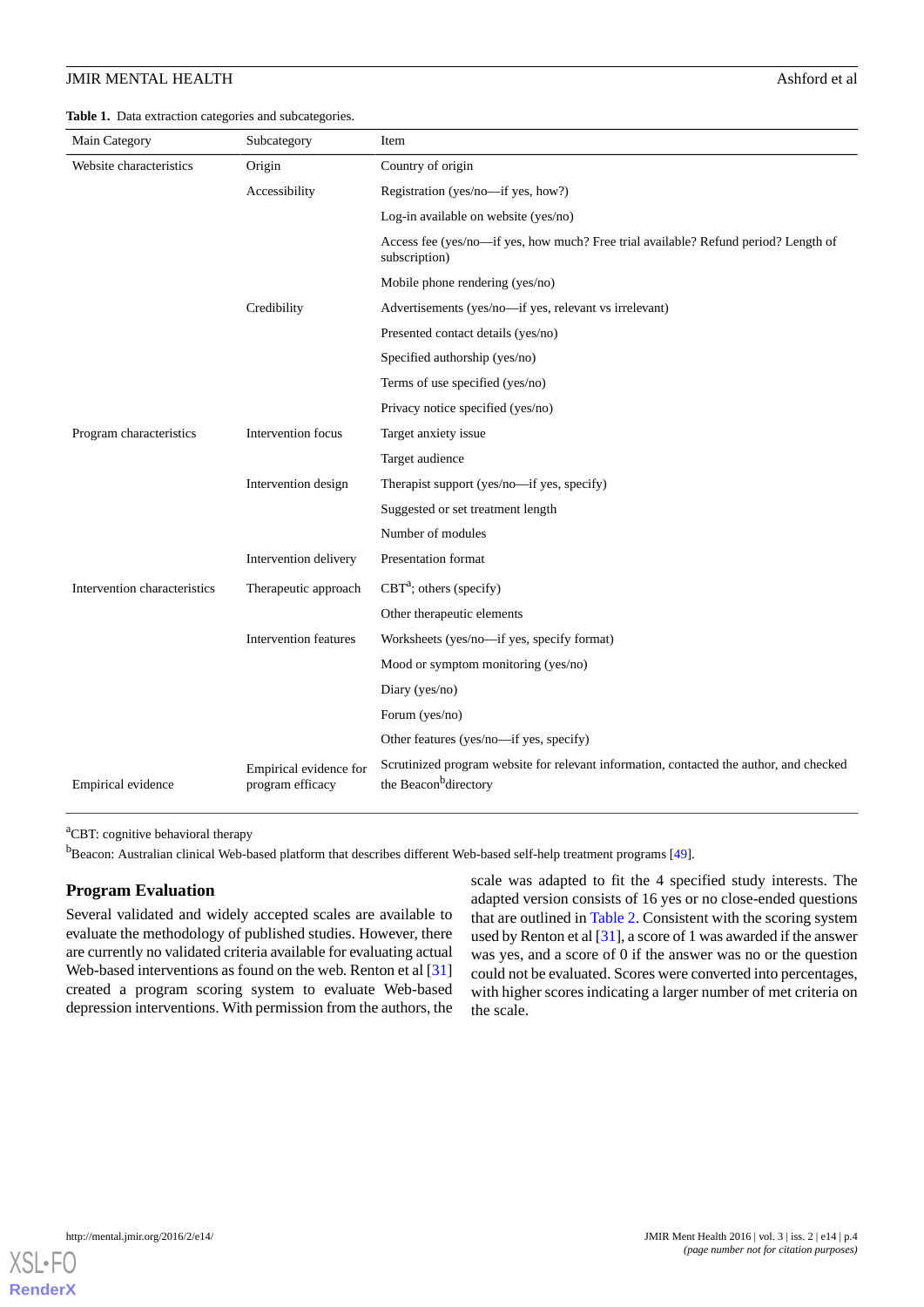#### <span id="page-5-0"></span>**Table 2.** Program evaluation criteria.

| Main Category                | <b>Ouestion</b>                                                                                                                                   |  |  |  |
|------------------------------|---------------------------------------------------------------------------------------------------------------------------------------------------|--|--|--|
| Website characteristics      | 1. Was country of origin stated?                                                                                                                  |  |  |  |
|                              | 2. Was a unique user name or password provided to users?                                                                                          |  |  |  |
|                              | 3. Were the names and credentials of authors present?                                                                                             |  |  |  |
|                              | 4. Were contact details provided?                                                                                                                 |  |  |  |
|                              | 5. Were the Terms of Use specified?                                                                                                               |  |  |  |
|                              | 6. Was a Privacy Notice specified?                                                                                                                |  |  |  |
|                              | 7. Was evidence for the program provided to the user (ie, attrition data/success rate/completion rate/# of users<br>in the program/testimonials)? |  |  |  |
| Program characteristics      | 8. Were the primary focus/goals/objectives of the intervention stated?                                                                            |  |  |  |
|                              | 9. Was the patient group or target mental health issue specified?                                                                                 |  |  |  |
|                              | 10. Was the number of modules or time to complete each module stated?                                                                             |  |  |  |
|                              | 11. Was the intervention tailored to the user or was it generic for all users?                                                                    |  |  |  |
|                              | 12. Did the program offer multimedia content delivery (ie, a combination of text, video, graphics, and audio<br>formats)?                         |  |  |  |
|                              | 13. Was the program easy to navigate?                                                                                                             |  |  |  |
| Intervention characteristics | 14. Was the model of change (ie, type of therapy utilized) defined/stated?                                                                        |  |  |  |
|                              | 15. Was information on what is covered in the intervention modules provided (ie, names of modules or a short<br>description)?                     |  |  |  |
| Empirical evidence           | 16. Has the program been empirically validated?                                                                                                   |  |  |  |

# *Results*

### **Program Selection**

A search log outlines the number of hits per search, as well as the number of included and excluded hyperlinks (see [Multimedia](#page-18-4) [Appendix 1](#page-18-4)). Most program websites were identified when the search terms "online treatment anxiety" (Program websites:  $n=14$ , websites with links to program websites:  $n=2$ ) and "online cognitive behavioural therapy anxiety" (program websites: n=12, websites with links to program websites: n=4) were entered into Google. "Web therapy anxiety" entered in Yahoo did not identify any program websites. All 675 links were

assessed for inclusion. [Figure 1](#page-6-0) displays the flowchart for the two-stage selection process of included programs and reasons for exclusion. In total, 176 of the 675 (25.3%) assessed hyperlinks led either directly to program websites (133/675, 19.7%) or to websites containing links to program websites (43/675, 6.4%). The first stage of the screening identified 35 potentially eligible program websites that were subsequently assessed for inclusion. Of those, 19 websites and 34 programs met the inclusion criteria. For 5 programs, the authors did not grant access and some aspects of those programs could therefore not be evaluated (Beating the Blues, Changing States, eCentreClinic, FearFighter, Social Anxiety Institute).

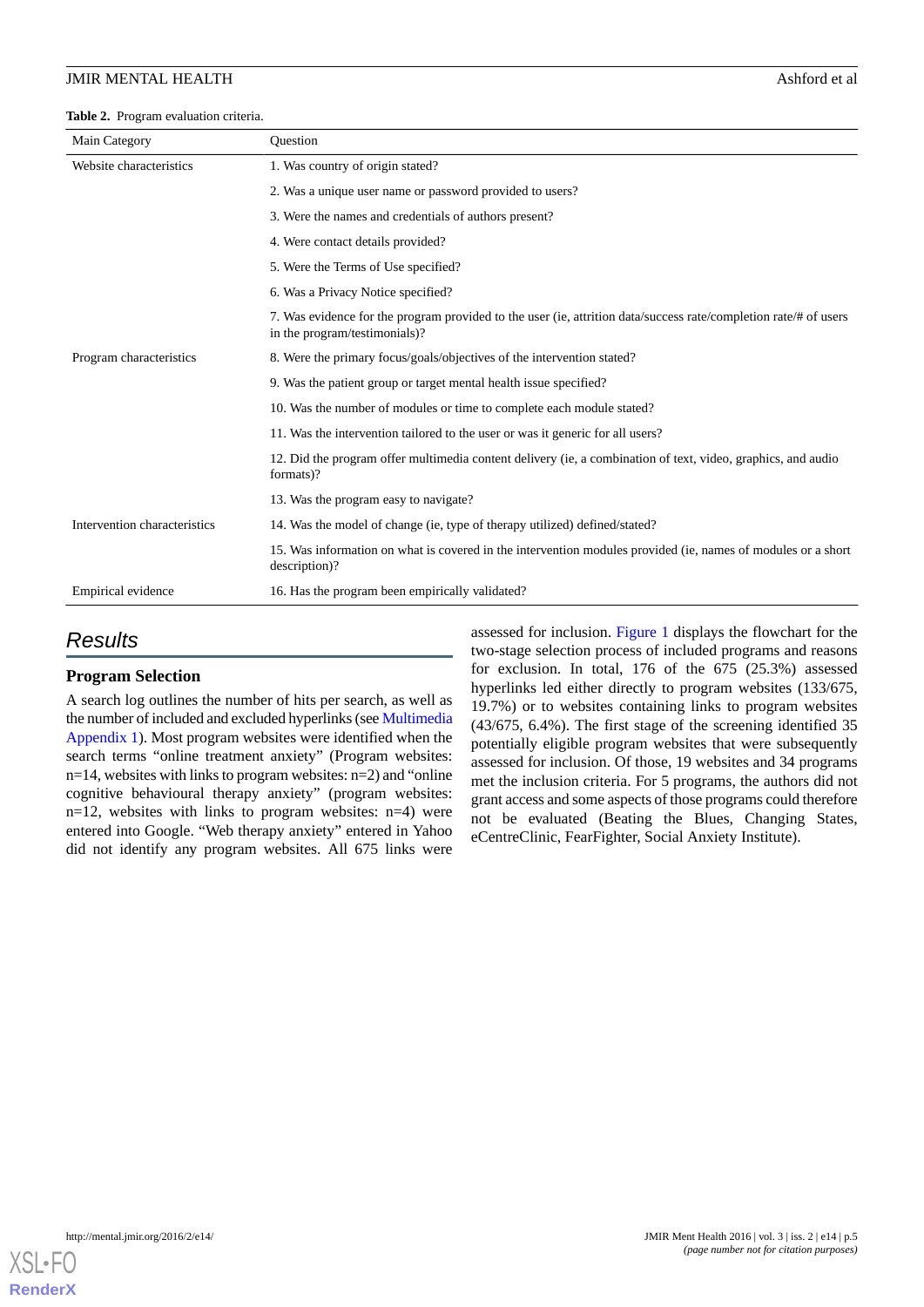<span id="page-6-0"></span>Figure 1. Flow diagram of program selection.



# **Website Characteristics**

# *Country of Origin*

Programs identified in this review originated from 4 different countries. The majority of programs were developed in Australia (16/34, 47%), followed by the UK (9/34, 28%) and the USA (8/34, 24%), and Sweden with one program.

#### *Accessibility*

Out of the 34 programs evaluated, 25 (74%) had a compulsory online registration process to access the program, 5 (15%) required GP/clinician referral, 1 (3%) was accessible through either registration or GP referral, 1 (3%) through application, and 2 (6%) did not require registration to access the program (see [Figure 2\)](#page-7-0). Excluding the 2 programs that did not require registration, 29 (85%) had a log-in feature on their website. For 3 programs (9%), no log-in feature was found and it was unclear how users would log in after buying the program. For programs requiring registration, consumers had to enter personal information to set up a profile. Registration allowed tracking and saving of entered information. This was not possible for programs that required no registration.

Over half of programs (24/34, 71%) required an access fee, while 3 were free if signing up for a research trial. Costs varied from £14.99 (Changing States) for 1 module to £197 (FearFighter) for 9 modules and therapist support. Most programs that required a fee had either a free trial period, or a 100% refund period and were either weekly/monthly subscriptions or only valid for 1 to 6 months. Out of the 34 programs, 9 (28%) were accessible in a mobile phone version, while 3 (9%) could not be evaluated in this respect, as the authors did not grant access to the program.

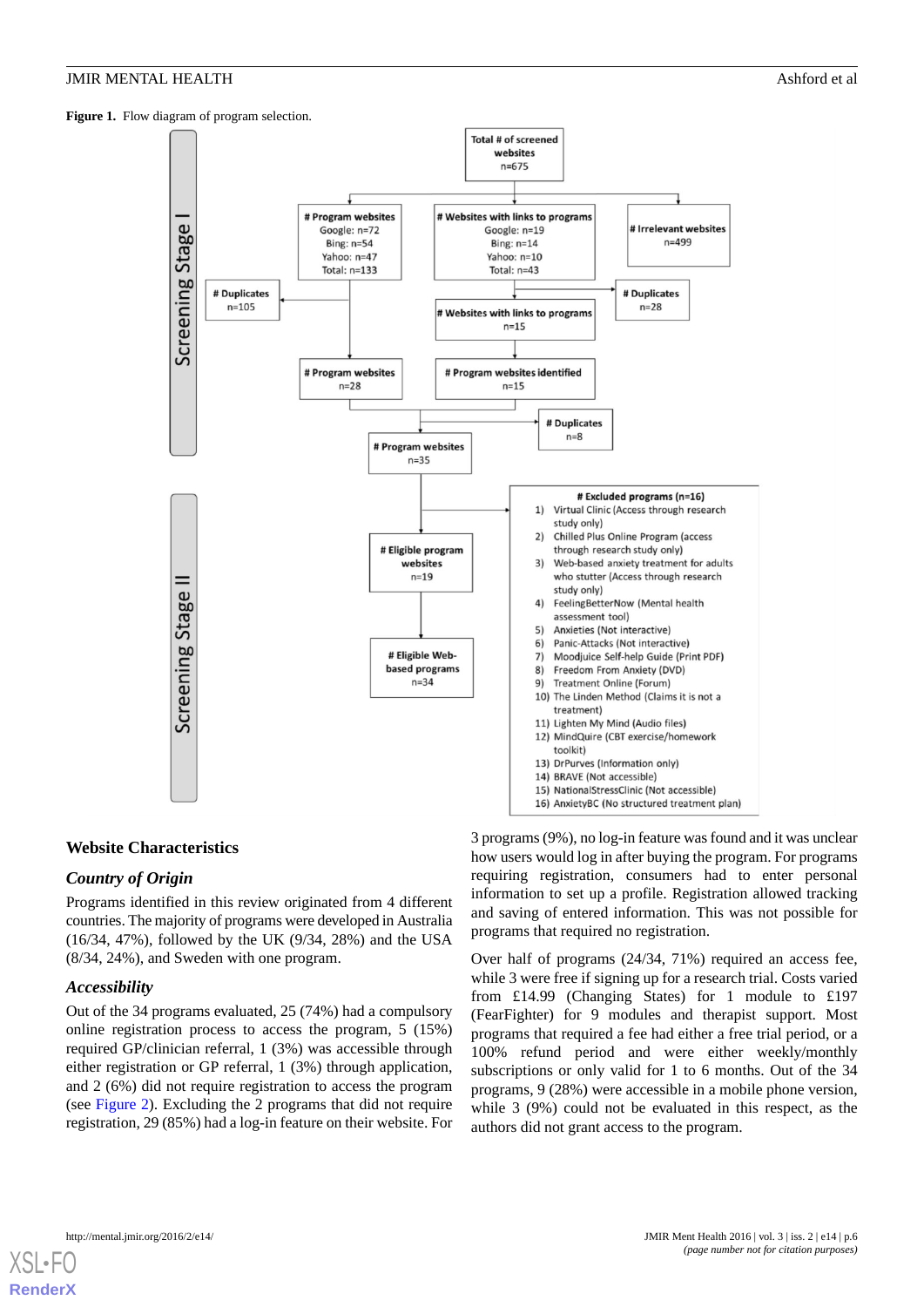<span id="page-7-0"></span>Figure 2. Access to evaluated programs.



# *Credibility*

All programs specified authorship and all programs presented contact details either via a contact form and phone number (9/34, 28%), email address (7/34, 21%), email address and live chat (6/34, 18%), contact form (5/34, 15%), email address and mailing address (3/34,9%), email address and phone number  $(2/34, 6\%)$ , phone number  $(1/34, 3\%)$ , or email address and contact form  $(1/34, 3\%)$  (see [Figure 3\)](#page-7-1). Thirty out of 34 (88%) programs specified their terms of use and 32 (94%) had a privacy notice. All programs with a privacy notice also included

information about browser cookies, data collection, and data management. Thirty-one programs (91%) displayed no advertisements. One program's advertisement was deemed relevant (mental health self-help books) and the other two were deemed irrelevant (BBC news link and Google Ads).

# **Intervention Program Characteristics**

An overview of intervention program characteristics for each program can be found in [Table 3](#page-8-0) and screenshots of all programs can be found in [Multimedia Appendix 2](#page-18-5).

<span id="page-7-1"></span>



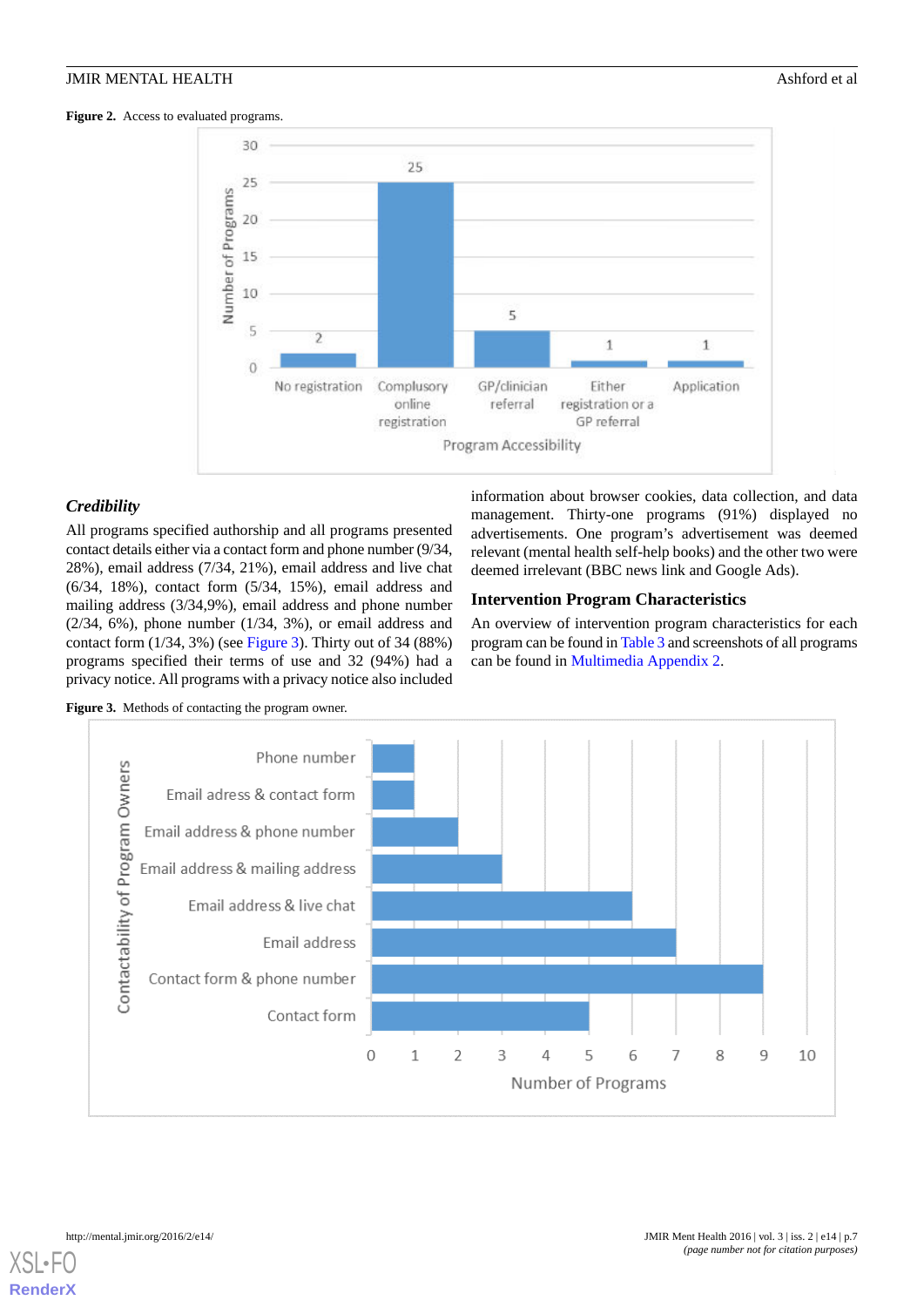<span id="page-8-0"></span>**Table 3.** Intervention program characteristics of included Web-based intervention programs for anxiety.

| Program (Ref#)                                                        | Target Anxiety Is-<br>sue & Population                                                                               |                                                                                        | Therapist-Assisted Structure & Length                                    | Presentation For-<br>mat                                                                                   | Therapeutic<br>Approach              | <b>Intervention Features</b>                                                                                                             |
|-----------------------------------------------------------------------|----------------------------------------------------------------------------------------------------------------------|----------------------------------------------------------------------------------------|--------------------------------------------------------------------------|------------------------------------------------------------------------------------------------------------|--------------------------------------|------------------------------------------------------------------------------------------------------------------------------------------|
| AI-Therapy $(\#1)$                                                    | Social anxiety                                                                                                       | No                                                                                     | 7 modules (1-2)<br>modules per week)                                     | - Text chapters<br>with figures<br>- Audio features<br>with every chapter<br>- Video features              | CBT <sup>a</sup>                     | - Online worksheets<br>- Online questionnaires<br>- Symptom tracking<br>- Email reminders<br>- Knowledge quizzes<br>- Personalized eBook |
| Beating the Blues<br>(#2)                                             | Anxiety & depres-<br>sion                                                                                            | - No                                                                                   | 8 sessions (over 8)<br>weeks)                                            | - Image slides with<br>audio & video - In-<br>teractive slides                                             | CRT <sup>a</sup>                     | - Worksheet printouts<br>- Email reminders                                                                                               |
| Blues Begone (#3)                                                     | Anxiety & depres- No<br>sion                                                                                         |                                                                                        | 30 modules (8)<br>weeks)                                                 | - Text chapters<br>with figures and<br>images - Audio<br>with every chapter<br>- Cartoon videos            | CBT <sup>a</sup>                     | - Worksheets<br>- Symptom tracking<br>- Diary                                                                                            |
| Changing States -<br>The Stress and<br><b>Anxiety Manager</b><br>(#4) | Anxiety & stress                                                                                                     | No                                                                                     | 1 module divided<br>in 4 main sections                                   | - Slides with im-<br>ages, text, accompa-<br>nied by audio<br>- Notes for printing                         | Hypnothera-<br>py & CBT <sup>a</sup> | - Relaxation technique au-<br>dio files                                                                                                  |
| CBT 7 Step Self<br>Help Course (#5)                                   | Anxiety, depres-<br>sion, & anger                                                                                    | Option of receiving<br>paid email guid-                                                | 7 modules                                                                | - Text chapters<br>with figures                                                                            | CBT <sup>a</sup>                     | - PDF worksheet<br>- Wiki                                                                                                                |
|                                                                       |                                                                                                                      | ance and personal-<br>ized formulation                                                 |                                                                          | - Audio features<br>(need to be pur-<br>chased separately)                                                 |                                      |                                                                                                                                          |
| CCBT Limited -<br>FearFighter (#6)                                    | Panic and phobia                                                                                                     | Via telephone (if<br>purchased)                                                        | 9 steps (recom-<br>mended 9 weeks)                                       | - Video text and<br>image slides                                                                           | CBT <sup>a</sup>                     | - Worksheet printouts<br>- Progress monitoring<br>- Emails with further tips<br>at the end of each step                                  |
| eCentreClinic -<br>Mood Mechanic<br>Course $(\#7)$                    | Depression, social<br>anxiety, panic at-<br>tacks, & general-<br>ized worry; Aus-<br>tralian adults aged<br>18 to 24 | Weekly contact<br>with clinician via<br>email and tele-<br>phone (depends on<br>trial) | 4 lessons (5 weeks)                                                      | - Text chapters and<br>images                                                                              | CBT <sup>a</sup>                     | - Online questionnaires<br>and worksheets<br>- Symptom tracking<br>- Diary<br>- Knowledge tests                                          |
| eCouch<br>- Anxiety & Worry<br>Program (#8)                           | Anxiety & worry;<br>Aged over 16                                                                                     | No                                                                                     | 3 main sections<br>(arm chair: 15 sec-<br>tions, tool kit,<br>workbooks) | - Text chapters<br>with figures and<br>animated pictures<br>- Audio features                               | $CBT^a$ & IPT $^b$                   | - Online questionnaires<br>and worksheets<br>- Symptom tracking<br>- Diary<br>- Knowledge tests                                          |
| eCouch - Social<br><b>Anxiety Program</b><br>(#9)                     | Social anxiety;<br>Aged over 16                                                                                      | No                                                                                     | 3 main sections<br>(arm chair: 16 sec-<br>tions, tool kit.<br>workbooks) | - Text chapters<br>with figures and<br>animated pictures<br>- Audio features                               | $CBT^a$ & IPT $^b$                   | - Online questionnaires<br>and worksheets<br>- Symptom tracking<br>- Diary<br>- Knowledge tests                                          |
| Learn to Live<br>(410)                                                | Social anxiety                                                                                                       | No                                                                                     | 8 lessons (8 weeks)<br>recommended)                                      | - Animated slides<br>with audio, images,<br>and text<br>- Videos<br>- Slides require in-<br>put from users | CBT <sup>a</sup>                     | - Online and printable<br>worksheets<br>- Forum<br>- Symptom tracking<br>- Online calendar<br>- Questionnaires                           |
| Livanda<br>- Free from Anxi-<br>ety (#11)                             | Panic disorder, so-<br>cial phobia, & gen-<br>eral anxiety                                                           | Through messag-<br>ing system within<br>the program (if<br>paid for)                   | 8-10 sections (12-<br>15 weeks)                                          | - Text chapters and<br>slides<br>- Audio features                                                          | CRT <sup>a</sup>                     | - Online worksheets<br>- Symptom tracking                                                                                                |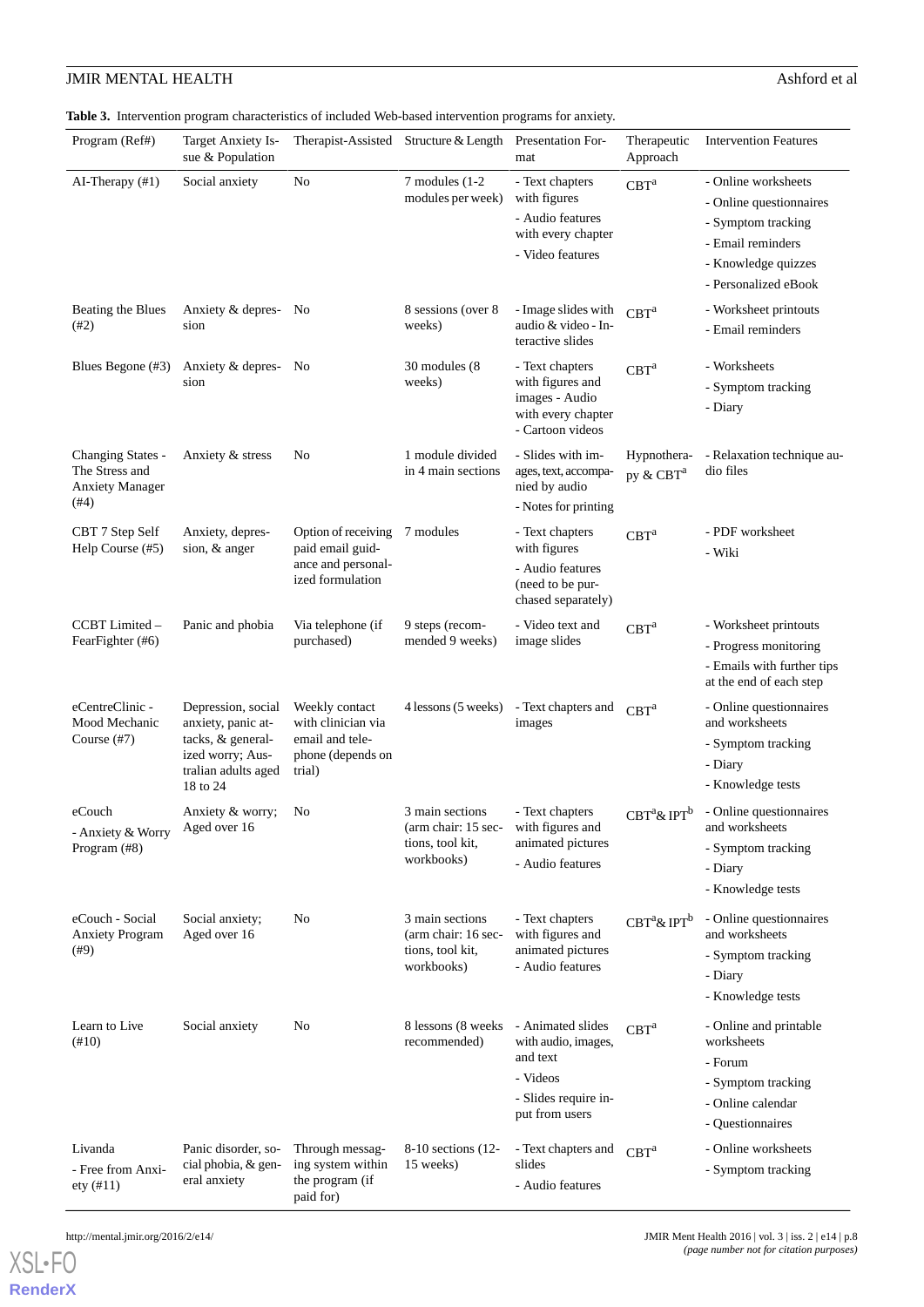| Program (Ref#)                                                                        | <b>Target Anxiety Is-</b><br>sue & Population                                                                         |                                                                                                                            | Therapist-Assisted Structure & Length Presentation For- | mat                                                              | Therapeutic<br>Approach                                 | <b>Intervention Features</b>                                                                                                                                                          |
|---------------------------------------------------------------------------------------|-----------------------------------------------------------------------------------------------------------------------|----------------------------------------------------------------------------------------------------------------------------|---------------------------------------------------------|------------------------------------------------------------------|---------------------------------------------------------|---------------------------------------------------------------------------------------------------------------------------------------------------------------------------------------|
| Living Life to the<br>Full (#12)                                                      | Anxiety, stress, &<br>life skills                                                                                     | User can designate 12 modules<br>a support practition-<br>er                                                               |                                                         | - Text slides with<br>figures<br>- Audio with every<br>slide     | CBT <sup>a</sup>                                        | - Alert emails for incom-<br>plete modules<br>- Symptom tracking<br>- PDF worksheets<br>- Online books<br>- Online questionnaires                                                     |
| Mental Health On-<br>line<br>- Generalised Anx-<br>iety Disorder (#13)                | Generalized anxi-<br>ety disorder; Aged<br>over 18                                                                    | Weekly eTherapist 12 modules (12<br>emails, monitor<br>progress, answer<br>questions and pro-<br>vide support via<br>email | weeks)                                                  | - Text chapters<br>with figures<br>- Audio and video<br>features | CBT <sup>a</sup>                                        | - PDFs worksheets<br>- Online worksheets<br>- Symptom tracking<br>- Diary                                                                                                             |
| Mental Health On-<br>line<br>- Social Anxiety<br>Disorder $(\#14)$                    | Social anxiety dis-<br>order; Aged over<br>18                                                                         | Weekly eTherapist 12 modules (12<br>emails, monitor<br>progress, answer<br>questions and pro-<br>vide support via<br>email | weeks)                                                  | - Text chapters<br>with figures<br>- Audio and video<br>features | CBT <sup>a</sup>                                        | - PDF worksheets<br>- Online worksheets<br>- Symptom tracking<br>- Diary                                                                                                              |
| Mental Health On-<br>line<br>- Panic Disorder<br>with or without<br>Agoraphobia (#15) | Panic disorder with<br>or without agora-<br>phobia; Aged over<br>18                                                   | Weekly eTherapist 12 modules (12<br>emails, monitor<br>progress, answer<br>questions and pro-<br>vide support via<br>email | weeks)                                                  | - Text chapters<br>with figures<br>- Audio and video<br>features | CBT <sup>a</sup>                                        | - PDF worksheets<br>- Online worksheets<br>- Symptom tracking<br>- Diary                                                                                                              |
| Mood Control<br>(#16)                                                                 | Anxiety & depres-<br>sion                                                                                             | No                                                                                                                         | 12 modules (13)<br>weeks)                               | - Video for every<br>chapter with an in-<br>troduction text      | $CBT^a$                                                 | - PDF worksheets<br>- Online questionnaires<br>- Symptom tracking<br>- Forum<br>- Bonus material (sessions<br>for personal development<br>and life change)<br>- Additional worksheets |
| $ModGym$ (#17)                                                                        | Anxiety & depres-<br>sion; Aged over 16                                                                               | No                                                                                                                         | 5 modules                                               | - Text chapters<br>with images                                   | $CBT^a$ & IPT $^b$                                      | - Quizzes<br>- Worksheets<br>- Downloadable relaxation<br>audio<br>- Symptom tracking                                                                                                 |
| myCompass $(\text{\#}18)$                                                             | Anxiety, depres-<br>sion, & stress;<br>Aged over 18; Mo-<br>bile phone function<br>for Australian resi-<br>dents only | No                                                                                                                         | 12 modules $(6-8)$<br>weeks)                            | - Text chapters<br>with figures                                  | $CBTa$ , IPT <sup>b</sup> ,<br>& positive<br>psychology | - PDF worksheets<br>- Online worksheets<br>- Symptom tracking<br>- Diary<br>- Wiki<br>- SMS & email reminders<br>- Real-life experience sto-<br>ries                                  |
| Online Therapy -<br>Anxiety (#19)                                                     | Anxiety; Aged<br>over 18                                                                                              | Live support and<br>email                                                                                                  | 8 sections (8)<br>weeks)                                | - Text chapters<br>with figures and<br>images                    | CBT <sup>a</sup>                                        | - Online worksheets<br>- Online questionnaires<br>- Symptom tracking<br>- Diary<br>- Forum<br>- Chatroom for general<br>help                                                          |

# **JMIR MENTAL HEALTH** Ashford et al

**[RenderX](http://www.renderx.com/)**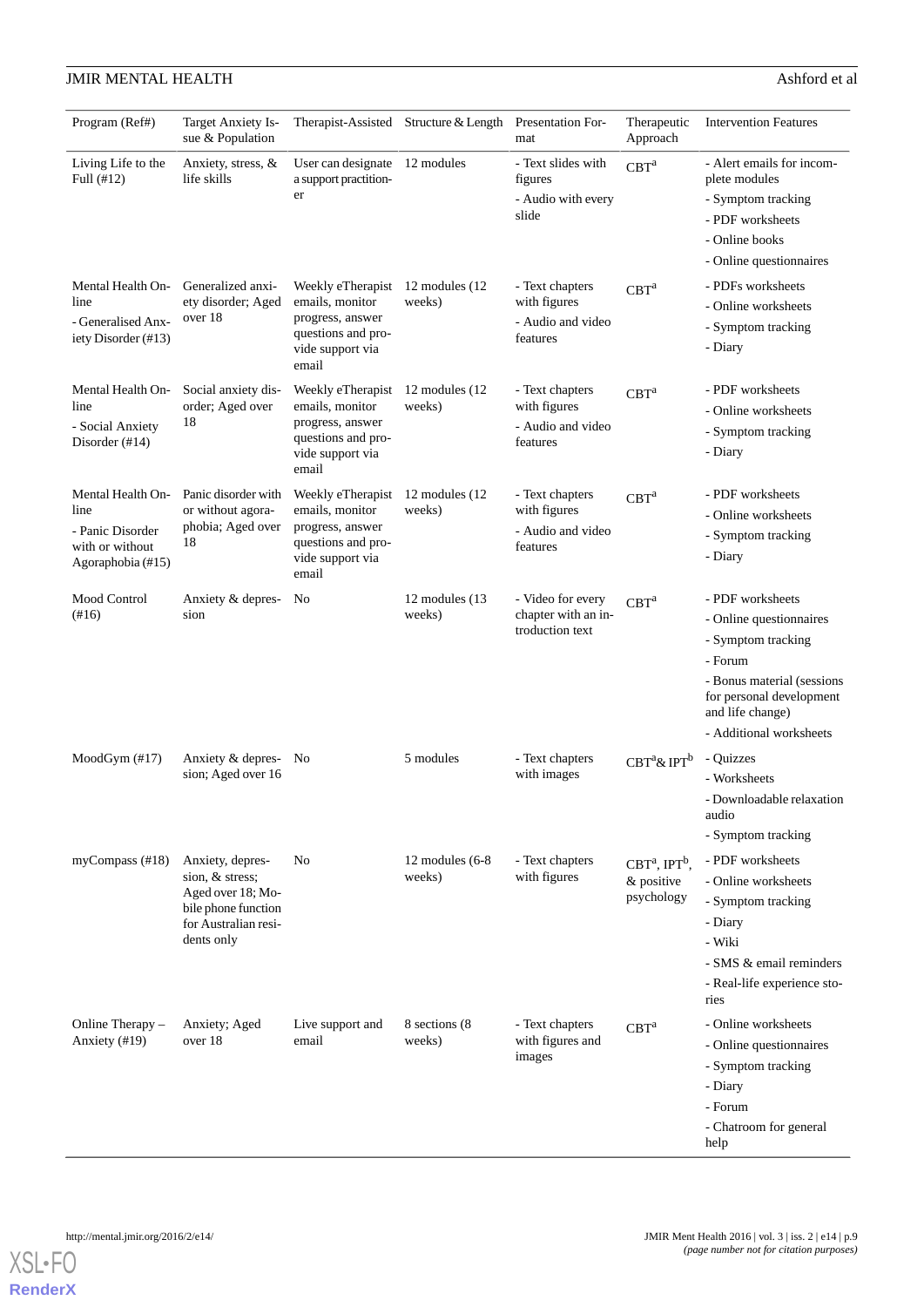| Program (Ref#)                                              | Target Anxiety Is-<br>sue & Population                                                              |                              | Therapist-Assisted Structure & Length | Presentation For-<br>mat                                                                                          | Therapeutic<br>Approach | <b>Intervention Features</b>                                                                                                                                                                            |
|-------------------------------------------------------------|-----------------------------------------------------------------------------------------------------|------------------------------|---------------------------------------|-------------------------------------------------------------------------------------------------------------------|-------------------------|---------------------------------------------------------------------------------------------------------------------------------------------------------------------------------------------------------|
| Online Therapy -<br>Generalized Anxi-<br>ety Disorder (#20) | Generalized anxi-<br>ety disorder; Aged<br>over 18                                                  | Live support and<br>email    | 8 sections (8)<br>weeks)              | - Text chapters<br>with figures and<br>images                                                                     | CBT <sup>a</sup>        | - Online worksheets<br>- Online questionnaires<br>- Symptom tracking<br>- Diary<br>- Forum<br>- Chatroom for general<br>help                                                                            |
| Online Therapy<br>- Panic Attacks<br>(#21)                  | Panic attacks;<br>Aged over 18                                                                      | Live support and<br>email    | 8 sections (8)<br>weeks)              | - Text chapters<br>with figures and<br>images                                                                     | CBT <sup>a</sup>        | - Online worksheets<br>- Online questionnaires<br>- Symptom tracking<br>- Diary<br>- Forum<br>- Chatroom for general<br>help                                                                            |
| Online Therapy<br>- Agoraphobia<br>(#22)                    | Agoraphobia;<br>Aged over 18                                                                        | Live support and<br>email    | 8 sections (8)<br>weeks)              | - Text chapters<br>with figures and<br>images                                                                     | CBT <sup>a</sup>        | - Online worksheets<br>- Online questionnaires<br>- Symptom tracking<br>- Diary<br>- Forum<br>- Chatroom for general<br>help                                                                            |
| Online Therapy<br>- Social Anxiety<br>(#23)                 | Social anxiety;<br>Aged over 18                                                                     | Live support and<br>email    | 8 sections (8)<br>weeks)              | - Text chapters<br>with figures and<br>images                                                                     | CBT <sup>a</sup>        | - Online worksheets<br>- Online questionnaires<br>- Symptom tracking<br>- Diary<br>- Forum<br>- Chatroom for general<br>help                                                                            |
| Online Therapy -<br><b>Speech Anxiety</b><br>(#24)          | Speech anxiety;<br>Aged over 18                                                                     | Live support and<br>email    | 8 sections (8)<br>weeks)              | - Text chapters<br>with figures and<br>images                                                                     | CBT <sup>a</sup>        | - Online worksheets<br>- Online questionnaires<br>- Symptom tracking<br>- Diary<br>- Forum<br>- Chatroom for general<br>help                                                                            |
| Serenity Program -<br><b>Anxiety Program</b><br>(#25)       | Stress, generalized No<br>anxiety disorder,<br>social anxiety, &<br>panic disorder;<br>Aged over 18 |                              | 9 modules (9<br>weeks)                | - Text slides with<br>figures and animat-<br>ed images<br>- Interactive con-<br>tent on slides<br>- Audio feature | CBT <sup>a</sup>        | - PDF worksheets                                                                                                                                                                                        |
| Social Anxiety In-<br>stitute $(\text{\#26})$               | Social anxiety                                                                                      | No                           | 25 modules                            | - Audio sessions<br>- Video features<br>- Hand-outs                                                               | CBT <sup>a</sup>        | None                                                                                                                                                                                                    |
| This Way Up Clin-<br>ic – Worry $(\#27)$                    | Generalized anxi-<br>ety disorder; Aged<br>over 18                                                  | Supervised by clin-<br>ician | 6 modules (8)<br>weeks)               | - Comic slides                                                                                                    | CBT <sup>a</sup>        | - Online questionnaires<br>- Downloadable homework<br>- Symptom tracking<br>- Recovery stories<br>- Online calendar (set up<br>email reminders)<br>- Downloadable extra activ-<br>ities and information |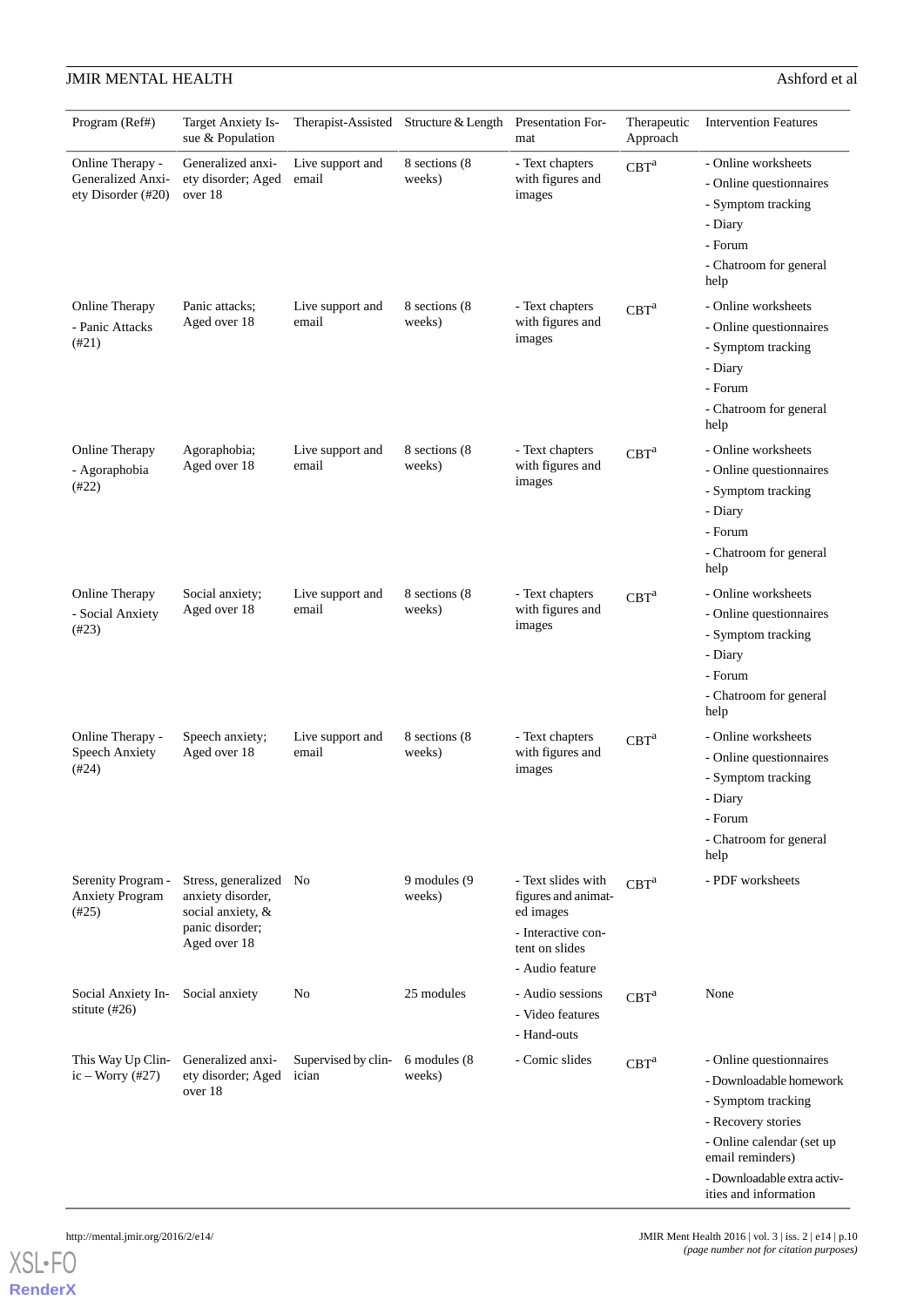|  |  | nup://me |  |
|--|--|----------|--|
|  |  |          |  |

| Program (Ref#)                | Target Anxiety Is-<br>sue & Population |                     | Therapist-Assisted Structure & Length | <b>Presentation For-</b><br>mat | Therapeutic<br>Approach | <b>Intervention Features</b>                         |
|-------------------------------|----------------------------------------|---------------------|---------------------------------------|---------------------------------|-------------------------|------------------------------------------------------|
| This Way Up Clin-             | Depression & anxi-                     | Supervised by clin- | 6 modules (8                          | - Comic slides                  | CBT <sup>a</sup>        | - Online questionnaires                              |
| ic                            | ety; Aged over 18                      | ician               | weeks)                                |                                 |                         | - Downloadable homework                              |
| -Worry and sad-<br>ness (#28) |                                        |                     |                                       |                                 |                         | - Symptom tracking                                   |
|                               |                                        |                     |                                       |                                 |                         | - Recovery stories                                   |
|                               |                                        |                     |                                       |                                 |                         | - Online calendar (set up<br>email reminders)        |
|                               |                                        |                     |                                       |                                 |                         | - Downloadable extra activ-<br>ities and information |
| This Way Up Clin-             | Panic/agoraphobia;                     | Supervised by clin- | 6 modules (8)                         | - Comic slides                  | CBT <sup>a</sup>        | - Online questionnaires                              |
| ic – Panic $(\#29)$           | Aged over 18                           | ician               | weeks)                                |                                 |                         | - Downloadable homework                              |
|                               |                                        |                     |                                       |                                 |                         | - Symptom tracking                                   |
|                               |                                        |                     |                                       |                                 |                         | - Recovery stories                                   |
|                               |                                        |                     |                                       |                                 |                         | - Online calendar (set up<br>email reminders)        |
|                               |                                        |                     |                                       |                                 |                         | - Downloadable extra activ-<br>ities and information |
| This Way Up Clin-             | Social phobia;                         | Supervised by clin- | 6 modules (8)                         | - Comic slides                  | CBT <sup>a</sup>        | - Online questionnaires                              |
| ic                            | Aged over 18                           | ician               | weeks)                                |                                 |                         | - Downloadable homework                              |
| - Shyness $(#30)$             |                                        |                     |                                       |                                 |                         | - Symptom tracking                                   |
|                               |                                        |                     |                                       |                                 |                         | - Recovery stories                                   |
|                               |                                        |                     |                                       |                                 |                         | - Online calendar (set up<br>email reminders)        |
|                               |                                        |                     |                                       |                                 |                         | - Downloadable extra activ-<br>ities and information |
| This Way Up Self-             | Social phobia;                         | No                  | 3 modules (3                          | - Comic slides                  | CBT <sup>a</sup>        | - Online questionnaires                              |
| help                          | Aged over 18                           |                     | weeks)                                |                                 |                         | - Downloadable homework                              |
| - Shyness $(\#31)$            |                                        |                     |                                       |                                 |                         | - Symptom tracking                                   |
|                               |                                        |                     |                                       |                                 |                         | - Recovery stories                                   |
|                               |                                        |                     |                                       |                                 |                         | - Online calendar (set up<br>email reminders)        |
|                               |                                        |                     |                                       |                                 |                         | - Downloadable extra activ-<br>ities and information |
| This Way Up Self-             | Depression $&$ anxi- No                |                     | 3 modules (3                          | - Comic slides                  | CBT <sup>a</sup>        | - Online questionnaires                              |
| help                          | ety; Aged over 18                      |                     | weeks)                                |                                 |                         | - Downloadable homework                              |
| - Worry and Sad-              |                                        |                     |                                       |                                 |                         | - Symptom tracking                                   |
| ness $(#32)$                  |                                        |                     |                                       |                                 |                         | - Recovery stories                                   |
|                               |                                        |                     |                                       |                                 |                         | - Online calendar (set up<br>email reminders)        |
|                               |                                        |                     |                                       |                                 |                         | - Downloadable extra activ-<br>ities and information |
| This Way Up                   | Social anxiety;                        | No                  | 6 modules (6                          | - Comic slides                  | CBT <sup>a</sup>        | - Online questionnaires                              |
| School                        | grade 11 and 12                        |                     | weeks)                                |                                 |                         | - Downloadable homework                              |
| -Overcoming So-               | high school                            |                     |                                       |                                 |                         | - Symptom tracking                                   |
| cial Anxiety (#33)            |                                        |                     |                                       |                                 |                         | - Recovery stories                                   |
|                               |                                        |                     |                                       |                                 |                         | - Online calendar (set up<br>email reminders)        |
|                               |                                        |                     |                                       |                                 |                         | - Downloadable extra activ-<br>ities and information |
|                               |                                        |                     |                                       |                                 |                         |                                                      |

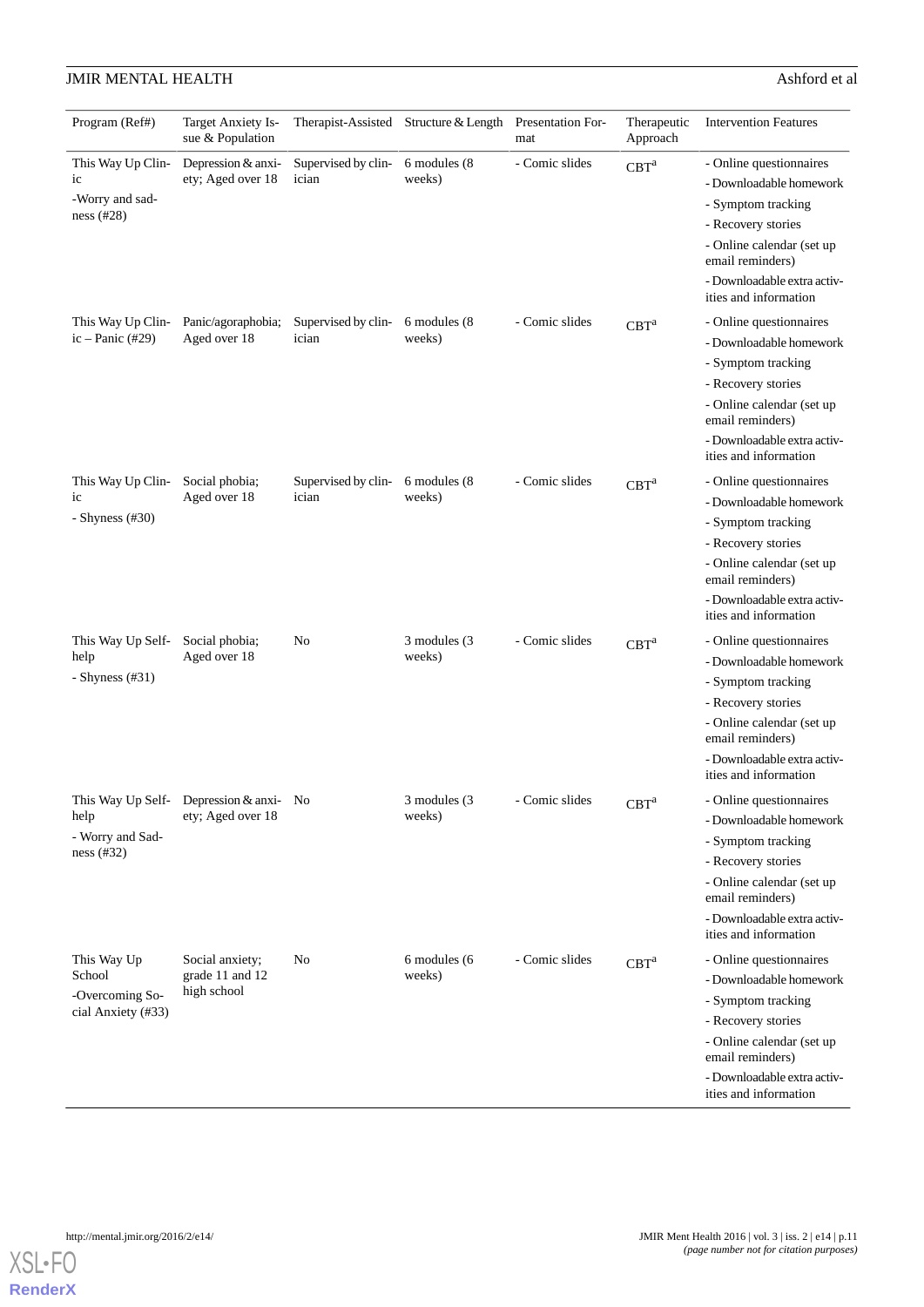| Program (Ref#)                                                                                      | Target Anxiety Is-<br>sue & Population                  | Therapist-Assisted | Structure & Length     | Presentation For-<br>mat | Therapeutic<br>Approach | <b>Intervention Features</b>                                                                                                                                                                             |
|-----------------------------------------------------------------------------------------------------|---------------------------------------------------------|--------------------|------------------------|--------------------------|-------------------------|----------------------------------------------------------------------------------------------------------------------------------------------------------------------------------------------------------|
| This Way Up<br>School<br>-Anxiety and De-<br>pression Preven-<br>tion for Adoles-<br>cents $(\#34)$ | Anxiety & depres-<br>sion; grade 9 to 11<br>high school | - No               | 6 modules (6<br>weeks) | - Comic slides           | CBT <sup>a</sup>        | - Online questionnaires<br>- Downloadable homework<br>- Symptom tracking<br>- Recovery stories<br>- Online calendar (set up)<br>email reminders)<br>- Downloadable extra activ-<br>ities and information |

<sup>a</sup>CBT: Cognitive behavioral therapy

<sup>b</sup>IPT: Interpersonal Therapy

#### *Intervention Focus*

Programs were designed for a range of issues including specific anxiety disorders; anxiety combined with depression and stress, or anger; various anxiety disorders combined; or anxiety in general. [Figure 4](#page-12-0) shows that the majority of programs were designed for social anxiety/phobia (9/34, 28%) or for mixed anxiety and depression (8/34, 24%). The remaining programs focused on anxiety in general (1/34, 3%); multiple anxiety disorders combined (3/34, 3%); anxiety mixed with stress (2/34, 6%); anxiety mixed with depression and stress or anger (2/34, 6%); or other specific anxiety disorders such as generalized anxiety disorder (3/34, 9%), panic attacks with or without agoraphobia (4/34, 12%), agoraphobia (1/34, 3%), and speech anxiety (1/34, 3%). Concerning the target audience, the majority of programs were designed for an adult population (aged over 16 or 18 years) (20/34, 59%), 2 were targeted at teenagers of high school age, 1 specifically for young adults aged 18-24 years, and 11 programs (32%) did not specify an age group, but based on content seemed to be designed for adults.

<span id="page-12-0"></span>**Figure 4.** Intervention target of evaluated programs.



#### *Intervention Design*

In total, 17 programs (50%) offered therapist support, either by email, instant messaging, or phone. See [Figure 5](#page-13-0) for a summary of the different forms of therapist support. Therapist support always required a fee; for the majority of these support programs (10/17, 59%), there was an option of paying only for the

self-guided version or paying extra for support. For one free program (Living Life to the Full), consumers could invite a professional to access their account and provide support within the program (support practitioner). The recommended length of the programs varied from 1 to 15 weeks (mean 8.85 weeks, SD 4.10) and the number of modules offered ranged from 1 to 30 (mean 9.38, SD 5.97).

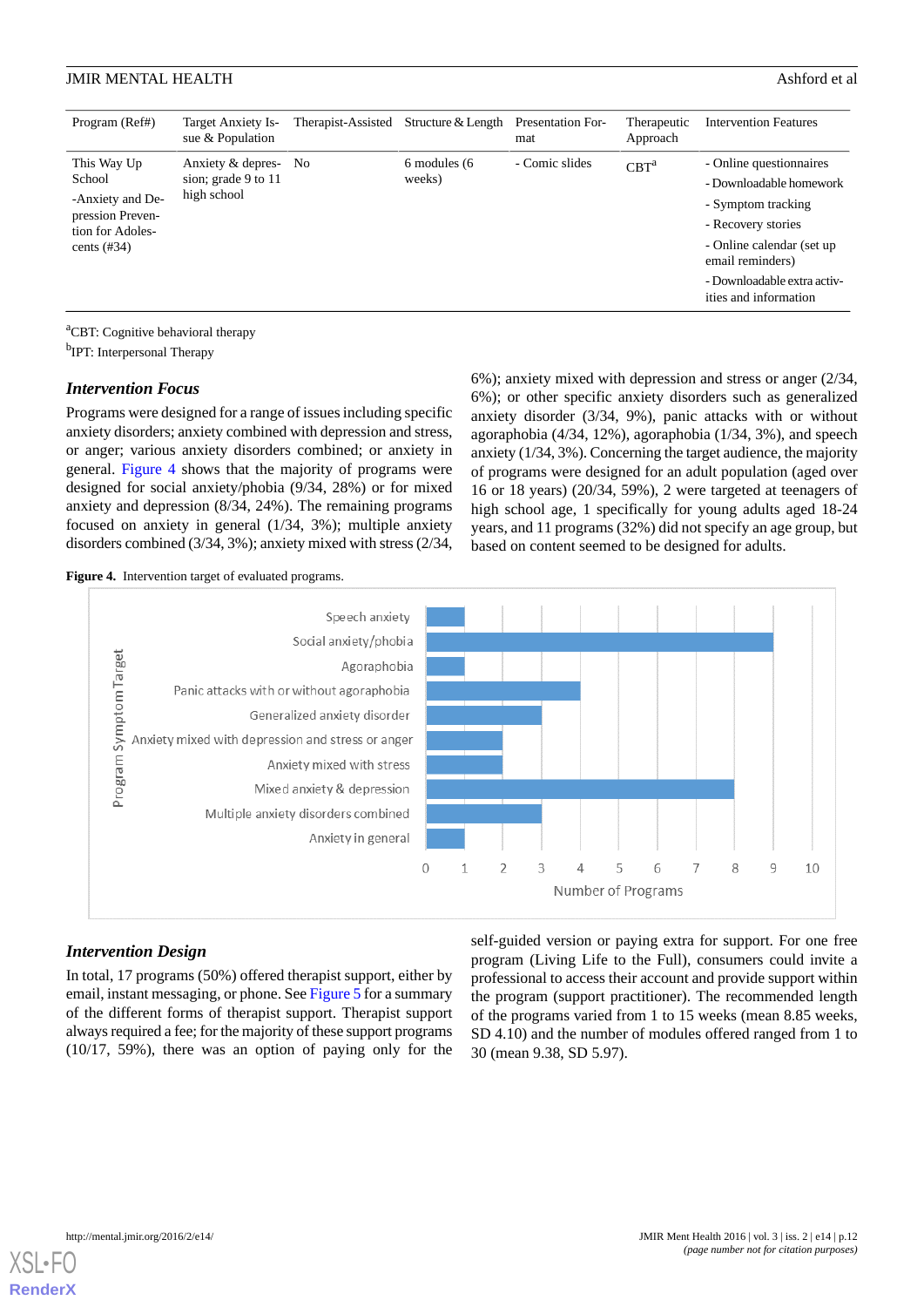<span id="page-13-0"></span>



# *Modes of Therapy Presentation*

All programs used a combination of different modes of presentation (eg, text, images, audio, video, text entry-fields, and animation). Content was most frequently presented as text chapters with images or diagrams (23/34; 68%). Other identified modes of presentation included animated slides or pictures, comic slides, ebooks, and video sessions. In total, 15 programs (44%) incorporated audio components and 9 included video components (26%).

# *General Therapeutic Approach*

All 34 programs claimed to be CBT-based and at least one cognitive and behavioral therapeutic element was employed for each program based on the examined module content. Some programs stated that they also incorporated other therapeutic approaches, such as interpersonal therapy (4/34, 13%), hypnotherapy (1/34, 3%), and positive psychology (1/34, 3%) (see [Figure 6\)](#page-13-1).

<span id="page-13-1"></span>Figure 6. Therapeutic approaches used in evaluated programs.

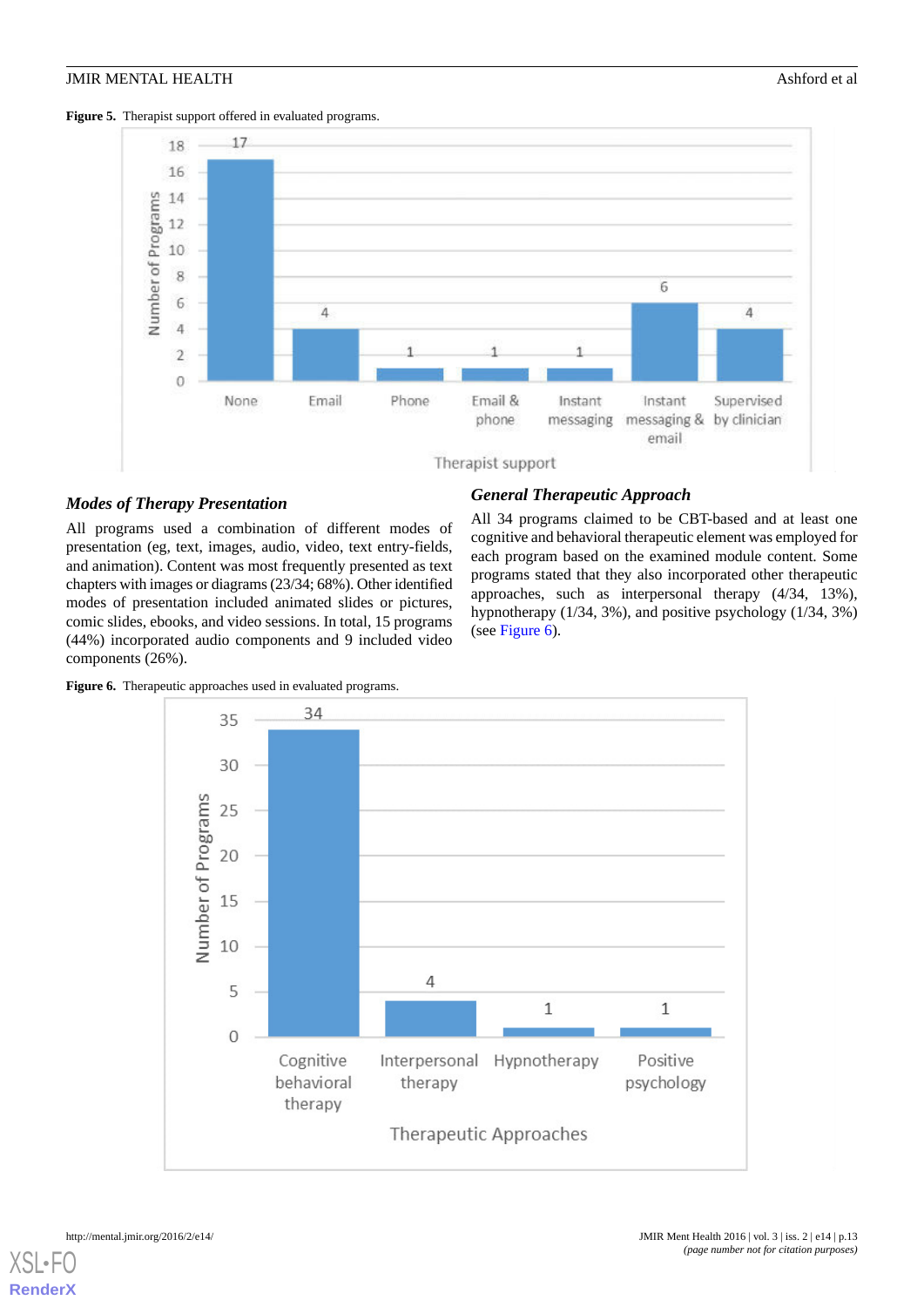### *Other Therapeutic Elements*

Other popular therapeutic elements included psychoeducation modules, goal-setting features, features to create case conceptualizations for oneself, skills training exercises, various forms of relaxation exercises, mindfulness-based exercises, experience stories, sleep hygiene, and relapse prevention.

#### *Intervention Features*

All except for one program (33/34, 97%) provided the user with worksheets during the session or homework in PDF or online forms. Mood or symptom monitoring/tracking was part of the majority of programs (29/34, 85%). Most programs allowed the user to see results and access a result history either in a numerical or diagram format. In total, 12/34 programs (35%) offered an online diary and 9/34 programs (27%) incorporated a user forum. The review also revealed a great variety of other program features. One feature was the set-up of email or text message reminders for unfinished or future sessions (AI-Therapy, Beating the Blues, Living Life to the Full, myCompass) and an online treatment calendar to schedule the next session and set up alerts (Learn to Live, This Way Up programs). Other features included bonus material (eg, personal development offered in Mood Control), additional resources (ie, more worksheets to be used between sessions or after the end of treatment, offered in Mood Control, This Way Up), treatment items voted most useful by users, to-do-list maker,

personal note section, awards, commitment checks (Blues Begone), knowledge tests at the beginning and information about medication (AI-Therapy, e-couch), personalized eBooks (AI-Therapy), printable session recap and homework cards in wallet format (Mental Health Online), and a teammate function, which allowed the nomination of friends or family members for optional support (Learn to Live).

# **Empirical Evidence for Program Efficacy**

A summary of the types of published research evaluations for each program and the respective references can be found in [Table 4](#page-15-0). For 3/34 programs (9%), indirect research evidence was identified. The two e-couch programs are based on the MoodGYM program, for which research evidence is available; however, the e-couch program's efficacy was not specifically empirically evaluated. The AI-Therapy program has only been evaluated for social anxiety in adults who stutter using a pre-post study without a control group. For 17/34 programs (50%), empirical studies evaluating efficacy or effectiveness were found. Studies ranged from case series and small to mid-sized pre-post interventions without comparison groups to controlled and randomized controlled trials (RCT). Both MoodGYM and This Way Up have been evaluated through 9 RCTs each. The efficacy of Beating the Blues was demonstrated by 2 RCTs, FearFighter by 2 RCTs, and myCompass by 1 RCT. For 14/34 programs (41%), no research evidence of the efficacy or effectiveness of the intervention was found.

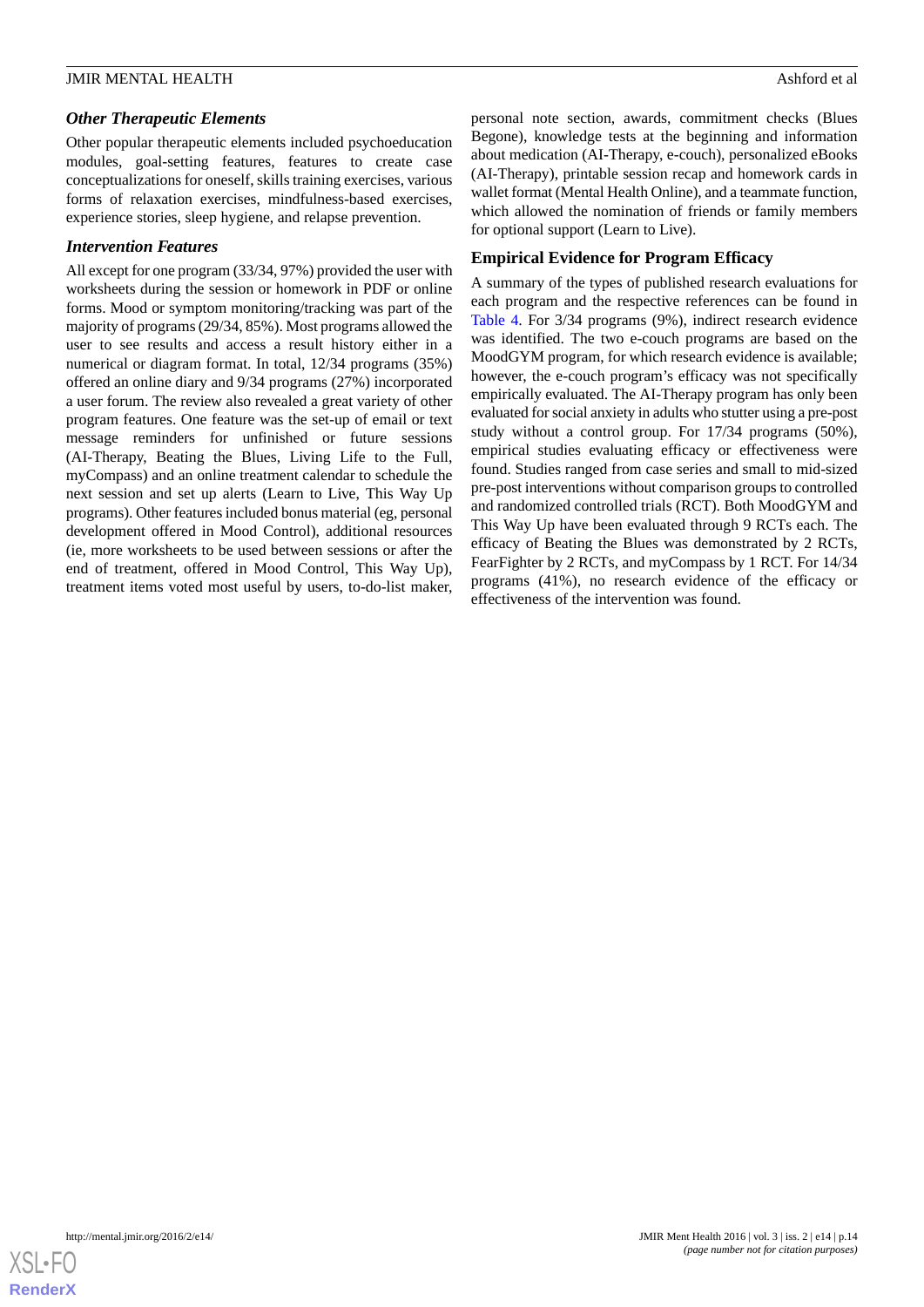<span id="page-15-0"></span>**Table 4.** Types of research evaluations of included Web-based interventions

| Program (Ref#)                                                                   | Type of Research Evaluation Studies                                                                                                                                                                                                                    |
|----------------------------------------------------------------------------------|--------------------------------------------------------------------------------------------------------------------------------------------------------------------------------------------------------------------------------------------------------|
| AI-Therapy (#1)                                                                  | - Pre-post intervention for social anxiety in adults who stutter [42]<br>- Case study $[43]$                                                                                                                                                           |
|                                                                                  | - Feasibility & acceptability [44]                                                                                                                                                                                                                     |
| Beating the Blues (#2)                                                           | - 2 RCTs <sup>a</sup> [45, 46]<br>- Cost-effectiveness [47]<br>- Pre-post intervention without comparison group [42, 49]<br>- Implementation [50-52]                                                                                                   |
| Blues Begone (#3)                                                                | - Pre-post intervention without comparison group [53]                                                                                                                                                                                                  |
| Changing States - The Stress and Anxiety Manager (#4)                            | Website: not specified; Beacon <sup>b</sup> : no research evidence                                                                                                                                                                                     |
| CBT 7 Step Self Help Course (#5)                                                 | Website: not specified; Beacon <sup>b</sup> : not reviewed                                                                                                                                                                                             |
|                                                                                  | - Acceptability study [54]<br>- Pre-post intervention pilot [55]<br>- Case studies without comparison group [56]<br>- Implementation study [57]                                                                                                        |
| CCBT Limited - FearFighter (#6)                                                  | - 2 RCTs <sup>a</sup> [58, 59]                                                                                                                                                                                                                         |
| eCentreClinic - Mood Mechanic Course (#7)                                        | Website: nothing for this specific program; Beacon <sup>b</sup> : not reviewed                                                                                                                                                                         |
| eCouch - Anxiety & Worry Program (#8, #9)                                        | Adapted from MoodGYM                                                                                                                                                                                                                                   |
| Learn to Live $(\#10)$                                                           | Website: not specified; Beacon <sup>b</sup> : not reviewed                                                                                                                                                                                             |
| Livanda - Free from Anxiety (#11)                                                | Website: not specified; Beacon <sup>b</sup> : no research evidence                                                                                                                                                                                     |
| Living Life to the Full (#12)                                                    | Website: not specified; Beacon <sup>b</sup> : no research evidence                                                                                                                                                                                     |
| Mental Health Online - Generalized Anxiety Disorder (#13,<br>#14, #15)           | - Participant choice trial [60]<br>- Implementation [61]<br>- Predictors of pre-treatment attrition and treatment withdrawal [62]                                                                                                                      |
| Mood Control (#16)                                                               | Website: not specified; Beacon <sup>b</sup> : no research evidence                                                                                                                                                                                     |
| MoodGym (#17)                                                                    | - Nine RCTs <sup>a</sup> [63-71]<br>- School and class-based trials [72, 73]<br>- Implementation [74]<br>- Program usage analysis [75]<br>- Follow-up outcome analysis [76]<br>- Compliance of community users and predictor of outcomes analysis [77] |
| myCompass $(\#18)$                                                               | - RCT <sup>a</sup> [78, 79]                                                                                                                                                                                                                            |
| Online Therapy (#19, #20, #21, #22, #23, #24)                                    | Website: not specified; Beacon <sup>b</sup> : not reviewed                                                                                                                                                                                             |
| Serenity Program - Anxiety Program (#25)                                         | - Pilot pre-post treatment without comparison group [80]                                                                                                                                                                                               |
| Social Anxiety Institute (#26)                                                   | Website: not specified; Beacon <sup>b</sup> : not reviewed                                                                                                                                                                                             |
| This Way Up Clinic (#27, #28, #29, #30) This Way Up Self-<br>help $(\#31, \#32)$ | Generalized anxiety disorder:<br>- 3 RCTs <sup>a</sup> $[81 - 83]$ - Implementation study $[84]$                                                                                                                                                       |
| This Way Up School (#33, #34) Anxiety                                            | Panic: - 1 RCT <sup>a</sup> [85]<br>- Pre-post intervention trial without comparison group [86] Social phobia:<br>$-5$ RCTs <sup>a</sup> [87-91]<br>- Implementation study [92]<br>- Cost-effectiveness, acceptability, and follow-up analysis [93]    |

<sup>a</sup>RCT: randomized controlled trial

<sup>b</sup>Beacon: Australian clinical online platform that describes different Web-based self-help treatment programs [\[35\]](#page-20-5)

[XSL](http://www.w3.org/Style/XSL)•FO **[RenderX](http://www.renderx.com/)**

 $\overline{a}$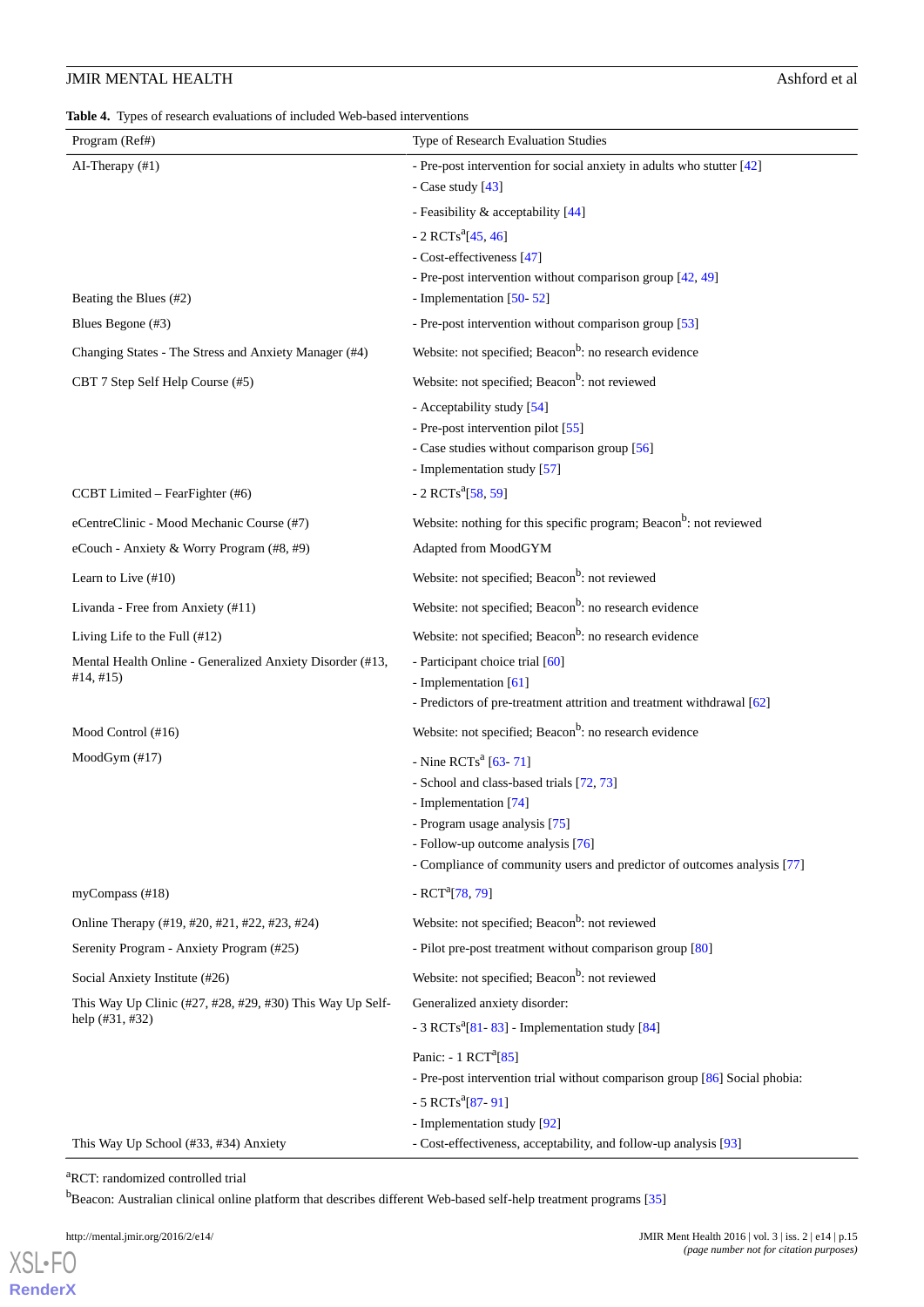Results were examined for programs for which anxiety symptoms were evaluated in RCTs. Beating the Blues was found to lead to a significant reduction of anxiety both at the end of treatment and at 6 months'follow-up compared to treatment as usual [[45\]](#page-20-16). For FearFighter, both the face-to-face and online program group had reduced anxiety at post-treatment and 1-month follow-up [\[59](#page-21-4)]. MoodGym was evaluated in adolescents and university students and levels of anxiety were found to be lower in the intervention group compared to the waitlist control group after the intervention [\[63](#page-21-8),[66\]](#page-21-15). In addition, combined face-to-face and online CBT was more effective in treating anxiety symptoms than either face-to-face or online as a standalone [[70\]](#page-21-16). Compared to control subjects, participants in the myCompass intervention had reduced anxiety symptoms after the program and symptom scores remained at near normal levels at 3-month follow-up [[78\]](#page-22-1). For This Way Up, a program targeted at generalized anxiety disorder, the intervention group participants showed significantly reduced symptoms of panic [[81\]](#page-22-4) and anxiety [[82\]](#page-22-13) at post-treatment compared to the control group. Symptom reduction was the same for technician and clinician-assisted versions of the treatment [[83\]](#page-22-5).

#### **Program Evaluation**

Program evaluation scores for each program and each evaluation criteria can be found in [Multimedia Appendix 3.](#page-18-6) Scores for each program ranged from 69% (CBT 7 Step Self Help Course) to 100% (AI-Therapy) with an average score of 81% (SD 7%). Concerning the evaluation criteria, all program websites specified for which patient group or symptoms the program was designed, defined or stated the utilized model of change, presented program author names and credentials, and provided contact details. About half of the program websites had been empirically evaluated (19/34, 55.9%), specified which information was covered in the intervention modules (18/34, 52.9%), and provided evidence for the program to the user (eg, attrition data, success rate, completion rate, number of users in the program, testimonials) (14/34, 41.2%). Only 4 program websites (11.8%) specified whether the intervention was tailored to the user or generic for all users. This question could not be evaluated for one website (Social Anxiety Institute).

# *Discussion*

#### **Principal Findings**

To our knowledge, this is the first review of publically available Web-based programs for anxiety that showcases what individuals seeking such treatment options might find if they search the Web. The review aimed at providing consumers, practitioners, and researchers with a summary of the availability, characteristics, and efficacy of currently freely available Web-based interventions for anxiety. The review identified a wide variety of programs for anxiety, specific anxiety disorders, or anxiety in combination with stress, depression, or anger with treatments based predominantly on CBT techniques. The majority of websites were found to be credible and accessible. Of the programs reviewed, the majority required that users register and/or pay a program access fee. Half of the programs offered some form of paid therapist or professional support. Programs varied in treatment length and number of modules

and employed a variety of presentation modes. Relatively few were evaluated in terms of efficacy. In particular, this review highlights two key issues: the large number and diversity of program formats and the lack of empirical evidence of efficacy for many of the identified programs. These will be discussed in more detail and results will be compared with a similar review of Web-based depression programs available on the Web [[37\]](#page-20-7).

First, the great variety and large number of identified programs for anxiety is noteworthy. Programs differed in their level of support, accessibility, and presentation. A similarly great variability among identified programs was also found for Web-based depression interventions [\[37](#page-20-7)]. Concerning accessibility, more than half of the programs required an access fee. Considering the high costs and waiting times for psychotherapy in many countries, paid Web-based programs may provide an affordable alternative. However, programs often could only be purchased for a limited period. Many users may not be able to finish the program in the allotted time, and being able to receive treatment at one's own pace might be an important reason for choosing Web-based treatment over face-to-face therapy.

Overall, most programs used a multimedia presentation for the intervention delivery. With the current rapid pace of advances in technology, more engaging ways of translating therapeutic techniques into interactive techniques could be created for Web-based interventions to distinguish them from traditional self-help material. Increased engagement through interactivity may increase adherence and effectiveness [[94](#page-22-14)[,95](#page-22-15)], especially when considering reports of low utilization and high dropout rates of Web-based interventions [[19,](#page-19-12)[96](#page-22-16)]. As individuals may differ in their preferred style of therapy and time and resources available for treatment, trying different programs and considering the access period is recommended before choosing a program.

The number of identified anxiety programs was similar to the number listed in the Beacon directory [\[35](#page-20-5)]. In total, 33 distinct programs were found in the directory. About half of those programs were also identified by this review and some of those identified in this review were not listed on Beacon. It is important to note here that the Beacon website is not updated very often; for example, some reviews of anxiety programs were last updated in 2009. The difference may also be a result of the keywords used and the way search engines are designed and work. Search engines are often referred to as "information gatekeepers," as they are able to include and exclude websites and influence the ranking of websites in the search results [[39\]](#page-20-9). These results suggest that even though a multitude of Web-based programs exists, it may be difficult for interested consumers to identify and compare all options. Having specialized services like the Beacon directory and keeping them up-to-date is therefore important to provide consumers with knowledge about program differences, credibility, and effectiveness. This will in turn help consumers to be able to compare programs and choose the one most suitable for them. A review of Web-based depression interventions identified a similar number (n=32) of programs on the Web and 12 of those programs were also included in this review [\[37](#page-20-7)]. Those were mostly programs that

 $XS$  $\cdot$ FC **[RenderX](http://www.renderx.com/)**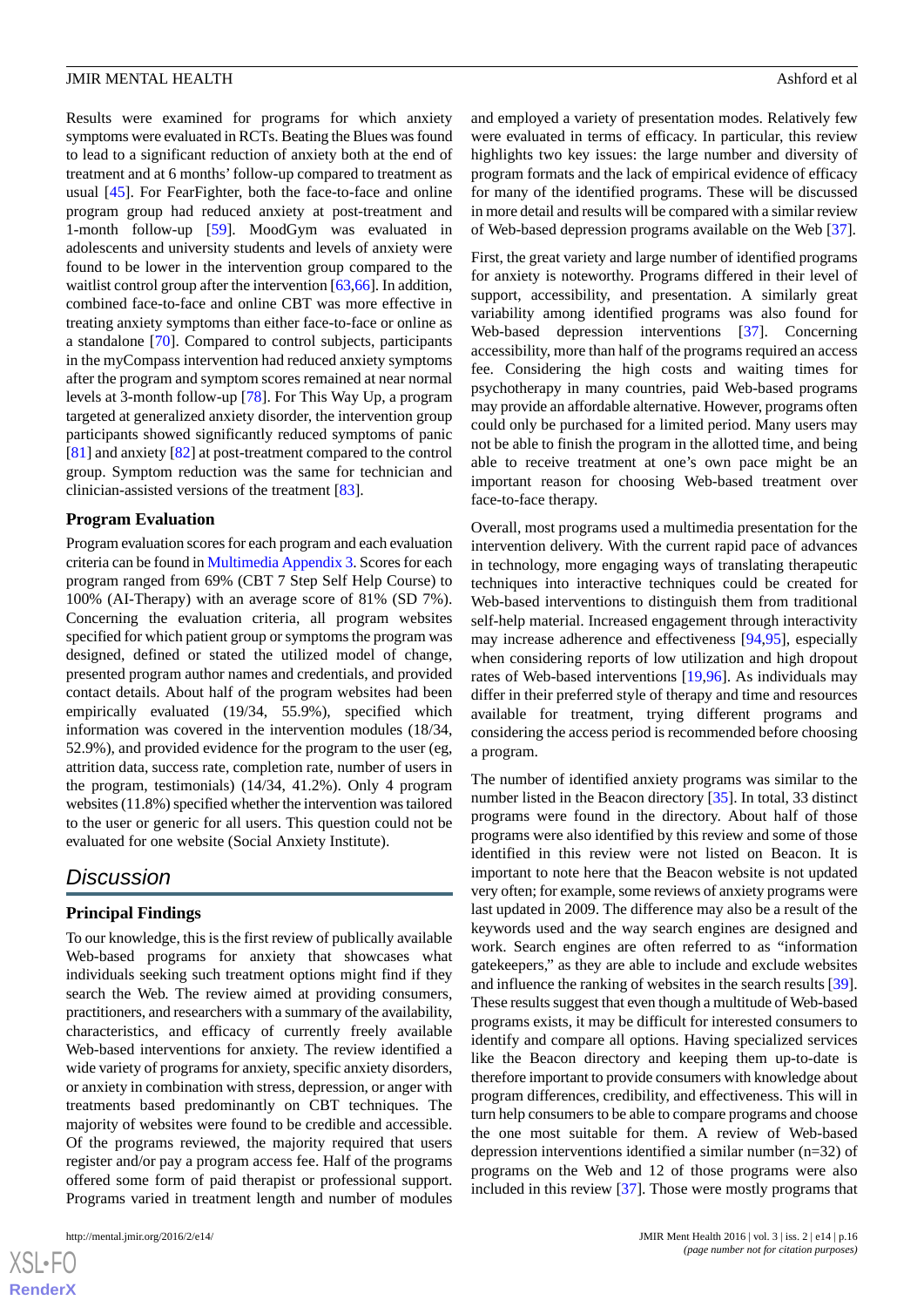offered interventions targeting both anxiety and depression issues.

To ensure that consumers access programs of appropriate quality and safety, national and/or international platforms are needed that provide consumers with reliable guidance on evidence-based and effective Web-based intervention options. For example, the E‐Mental Health Strategy for Australia [\[97](#page-22-17)] outlines the development of an e-mental health portal that provides reliable information and accessible pathways for consumers and caregivers to navigate and use evidence-based Web-based mental health support. In addition, there is little consistent guidance on necessary quality standards, as well as legal and ethical issues regarding Web-based interventions for professionals. There is, for example, the Suggested Principles for the Online Provision of Mental Health Services by the International Society for Mental Health Online (ISMHO); however, this document mainly addresses online counselling and there are no guidelines specifically addressing Web-based programs. In the context of mental health apps, a review has also highlighted the need for standards and guidelines for developers to follow and frameworks for consumers to assess credibility and legitimacy [[32\]](#page-20-2).

Concerning the evidence base of the included programs, all were found to be based on CBT principles. This is consistent with prior reviews, which found that some form of CBT or other behavioral therapy was included in most Web-based interventions [[98\]](#page-22-18), as well as in publically available Web-based intervention programs for depression [\[37](#page-20-7)]. In general, research evidence indicates that CBT is an effective treatment for anxiety disorders (eg, [\[99](#page-22-19)[,100](#page-23-0)]. This suggests that all reviewed programs were to some extent developed using an evidence-based approach; however, this does not guarantee that the evidence-based approach used is necessarily effective in the program.

In this context, another major finding was that several programs did not provide any research evidence or provided only limited evidence of the efficacy of the treatment. This is similar to findings from the review of Web-based depression interventions, which showed that 63% had not been evaluated using RCTs [[37\]](#page-20-7). This finding is interesting considering the numerous systematic reviews and meta-analyses of Web-based interventions [\[25](#page-19-17)[,30](#page-20-0),[101](#page-23-1)]. However, some may currently be in the process of being evaluated and not yet published. In addition, the absence of evidence of efficacy in terms of RCTs for a particular intervention also does not necessarily mean that the intervention does not work, especially if it is based on evidence-based approaches such as CBT. For treatment efficacy, the predominant model has been "empirically supported treatments" [\[102](#page-23-2)]. However, recently it has been proposed that clinical treatment decisions should be based on the best available research evidence, a clinician's expertise, and patient characteristics [\[103](#page-23-3)]. It has also been argued that RCTs evaluating interventions should focus on evaluating intervention principles rather than each actual implementation [[104\]](#page-23-4). However, unlike therapists who require accreditation to practice an evidence-based approach such as CBT, no such accreditations currently exist for Web-based programs. Hence, any Web-based program can claim to be based on CBT, but may not fulfil all

requirements and therefore not work, which is especially problematic for programs requiring an access fee. Therefore, programs should ideally undergo appropriate empirical evaluation before being made available online. The development of an accreditation service for Web-based interventions may help improve this issue and enable consumers to make more informed decisions. It is also important to acknowledge competing interests within the eHealth space. Developers with a commercial focus may not be as concerned about treatment efficacy and researchers developing programs may not have the resources to sustain a publically available program. For programs for which published empirical studies were identified in this review, there was a large variety of study designs and quality of evidence. Only This Way Up programs, MoodGYM, myCompass, Beating the Blues, and FearFighter underwent rigorous evaluation through RCTs.

#### **Limitations**

In regard to this study, a few limitations have to be noted. The representativeness and comprehensiveness of the search and identified programs may be affected by various characteristics of the Web, search engines, and search terms. First, the ranks of websites vary by location on commercial search engines. The search for this review was performed in the UK and it is likely that the same search in another country may have yielded different results. The Web and search engines are also dynamic. Results of search engines vary over time, meaning searches conducted several months before or after the current search could present a different set of programs. In addition, currently existing programs may change or be discontinued and new programs may be released. It is also possible that some individuals may not use the three search engines and would have therefore received different results. However, a considerable strength of this review is that the three most popular search engines were used.

Secondly, the first 25 hyperlinks from the search were included in this review. It is likely that more programs are available, which at the time did not have the page ranking to be identified by the search. This may especially be the case for recently created services [\[105\]](#page-23-5). However, it has been suggested that most people rarely consider more than the first 20 links [[40\]](#page-20-10); thus the identified sample of this review is believed to be representative of what an average Internet user might discover when searching the Web for Web-based intervention options. Page ranking is also influenced by various search engine optimization techniques, algorithms of the search engines, as well as cookie settings of the browsers  $[106]$  $[106]$ , and thereby impacts the results of the search. To combat this, we removed search engine histories and cookies were disabled on all three browsers. While this may not be a complete list of currently available Web-based programs for anxiety, it is a comprehensive snapshot of programs found in March 2015.

Third, the program evaluation scale used was an adapted version of the scoring system used by Renton et al [\[37](#page-20-7)]. However, the summative scores do not account for the fact that items within this scale may not be equivalent in terms of importance. Using different weightings based on importance would add great value to the rating. The development of such a scale was considered

 $XS$ -FO **[RenderX](http://www.renderx.com/)**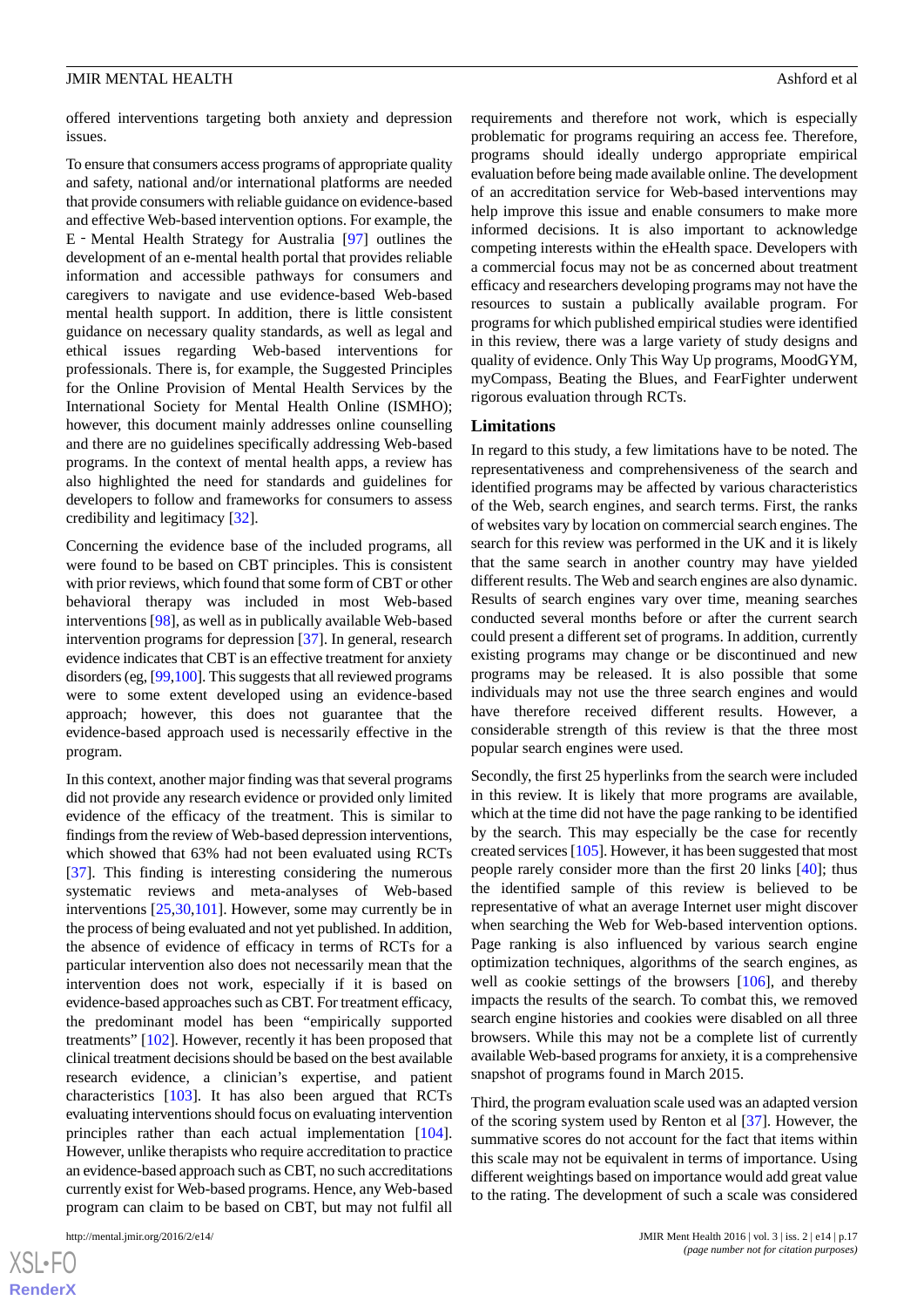beyond the scope of this review; however, it would be important to develop a weighted scale for similar future reviews.

Lastly, it is important to acknowledge that the definition of Web credibility is complex and consists of multiple dimensions [\[107\]](#page-23-7). In the case of this paper, only a limited number of credibility dimensions that focused on trustworthiness rather than expertise, were assessed.

#### **Conclusion**

This review found that individuals searching for Web-based intervention programs for anxiety are presented with a large number and variety of potential programs to choose from. For consumers with limited knowledge about intervention quality criteria it may be challenging to choose an appropriate program. With the number of people using the Internet increasing, it is likely that more individuals will search for information about treatments options in general and, specifically, online interventions. It is therefore important for health professionals working with mental health clients to be aware of the diversity of Web-based interventions and that not all have had their efficacy tested in robust research trials. Directories such as Beacon can assist clinicians, as well as individuals in this task; however, it is important to keep services like these up-to-date. There is a definite need for consistent guidelines and standards on developing and providing Web-based mental health intervention programs for professionals and a platform with reliable up-to-date information for professionals and consumers about the quality and accessibility of Web-based interventions. This review is the first to identify and review Web-based anxiety interventions available on the Web. Therefore, research is needed in reviewing and evaluating Web-based intervention programs for other mental health related issues. There is also a need to develop standardized evaluation scales for publically available Web-based intervention programs to facilitate the rating process and ensure its rigor. For future research, it may also be interesting to explore health professionals' and consumers' experiences and perceptions of those programs.

#### **Acknowledgments**

We would like to thank all the authors of the interventions who provided us with free access to their Web-based interventions and additional information, such as relevant publications.

#### <span id="page-18-4"></span>**Conflicts of Interest**

None declared.

# **Multimedia Appendix 1**

<span id="page-18-5"></span>Search log. [[XLSX File \(Microsoft Excel File\), 490KB](jmir_v3i2e14_app1.xlsx) - [jmir\\_v3i2e14\\_app1.xlsx](jmir_v3i2e14_app1.xlsx) ]

# <span id="page-18-6"></span>**Multimedia Appendix 2**

Screenshots of programs.

[[PDF File \(Adobe PDF File\), 3MB](jmir_v3i2e14_app2.pdf) - [jmir\\_v3i2e14\\_app2.pdf](jmir_v3i2e14_app2.pdf) ]

# **Multimedia Appendix 3**

<span id="page-18-0"></span>Program evaluation scores.

<span id="page-18-1"></span>[[XLSX File \(Microsoft Excel File\), 15KB](jmir_v3i2e14_app3.xlsx) - [jmir\\_v3i2e14\\_app3.xlsx](jmir_v3i2e14_app3.xlsx) ]

#### **References**

- <span id="page-18-2"></span>1. Kessler RC, Chiu WT, Demler O, Merikangas KR, Walters EE. Prevalence, severity, and comorbidity of 12-month DSM-IV disorders in the National Comorbidity Survey Replication. Arch Gen Psychiatry 2005 Jun;62(6):617-627 [\[FREE Full text](http://europepmc.org/abstract/MED/15939839)] [doi: [10.1001/archpsyc.62.6.617](http://dx.doi.org/10.1001/archpsyc.62.6.617)] [Medline: [15939839](http://www.ncbi.nlm.nih.gov/entrez/query.fcgi?cmd=Retrieve&db=PubMed&list_uids=15939839&dopt=Abstract)]
- <span id="page-18-3"></span>2. Somers JM, Goldner EM, Waraich P, Hsu L. Prevalence and incidence studies of anxiety disorders: A systematic review of the literature. Can J Psychiatry 2006 Feb;51(2):100-113. [Medline: [16989109\]](http://www.ncbi.nlm.nih.gov/entrez/query.fcgi?cmd=Retrieve&db=PubMed&list_uids=16989109&dopt=Abstract)
- 3. Kessler R, Ruscio A, Shear K, Wittchen H. Epidemiology of anxiety disorders. In: Stein MB, Steckler T, editors. Behavioral Neurobiology of Anxiety and Its Treatment. Berlin: Springer; 2010:978-983.
- 4. Wittchen HU, Jacobi F, Rehm J, Gustavsson A, Svensson M, Jönsson B, et al. The size and burden of mental disorders and other disorders of the brain in Europe 2010. Eur Neuropsychopharmacol 2011 Sep;21(9):655-679. [doi: [10.1016/j.euroneuro.2011.07.018](http://dx.doi.org/10.1016/j.euroneuro.2011.07.018)] [Medline: [21896369\]](http://www.ncbi.nlm.nih.gov/entrez/query.fcgi?cmd=Retrieve&db=PubMed&list_uids=21896369&dopt=Abstract)
- 5. Baxter AJ, Vos T, Scott KM, Ferrari AJ, Whiteford HA. The global burden of anxiety disorders in 2010. Psychol Med 2014 Aug;44(11):2363-2374. [doi: [10.1017/S0033291713003243](http://dx.doi.org/10.1017/S0033291713003243)] [Medline: [24451993](http://www.ncbi.nlm.nih.gov/entrez/query.fcgi?cmd=Retrieve&db=PubMed&list_uids=24451993&dopt=Abstract)]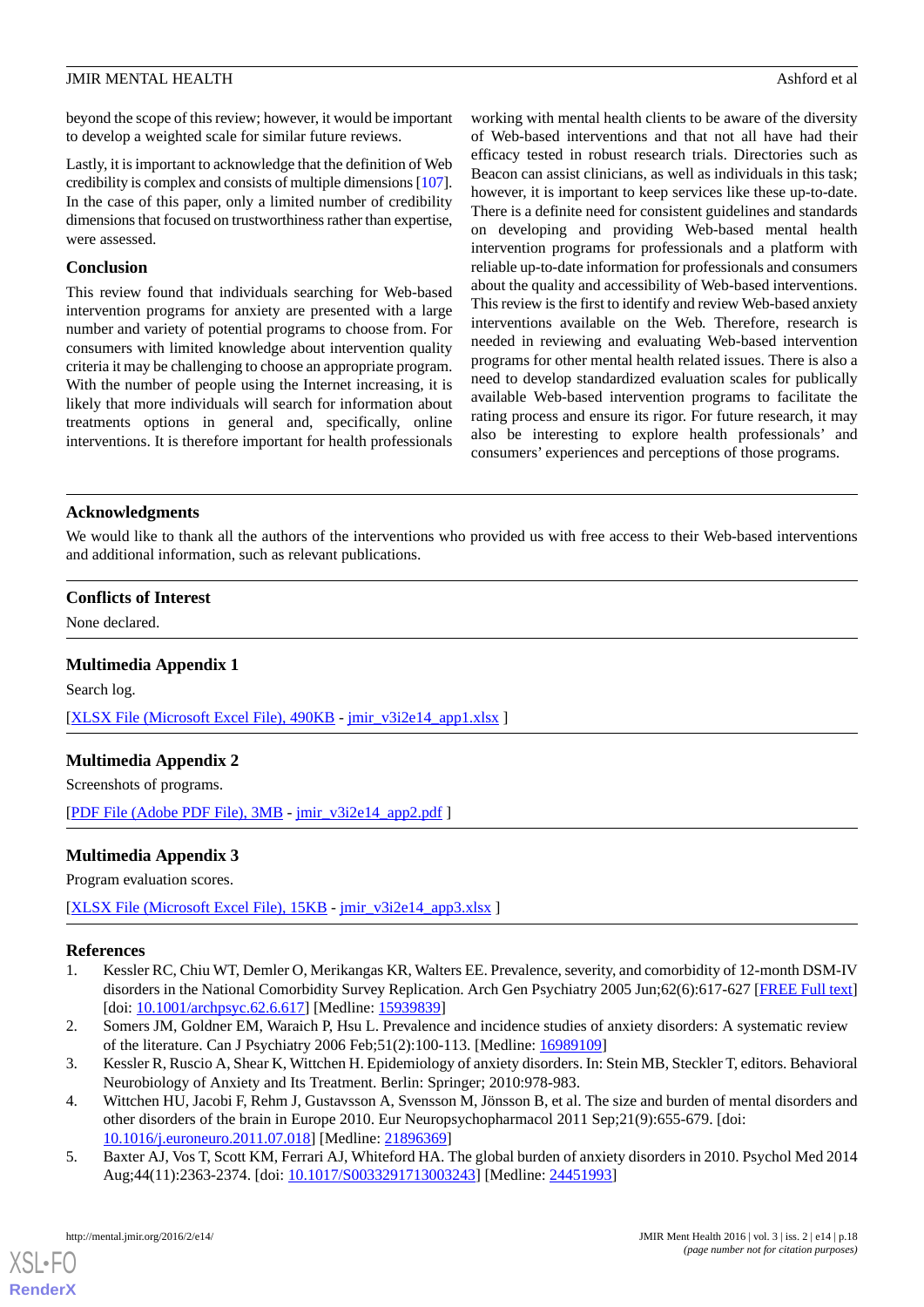- <span id="page-19-0"></span>6. Kroenke K, Spitzer RL, Williams JBW, Monahan PO, Löwe B. Anxiety disorders in primary care: Prevalence, impairment, comorbidity, and detection. Ann Intern Med 2007 Mar 6;146(5):317-325. [Medline: [17339617](http://www.ncbi.nlm.nih.gov/entrez/query.fcgi?cmd=Retrieve&db=PubMed&list_uids=17339617&dopt=Abstract)]
- 7. Schonfeld WH, Verboncoeur CJ, Fifer SK, Lipschutz RC, Lubeck DP, Buesching DP. The functioning and well-being of patients with unrecognized anxiety disorders and major depressive disorder. J Affect Disord 1997 Apr;43(2):105-119. [Medline: [9165380\]](http://www.ncbi.nlm.nih.gov/entrez/query.fcgi?cmd=Retrieve&db=PubMed&list_uids=9165380&dopt=Abstract)
- <span id="page-19-1"></span>8. Living with Anxiety: Understanding the Role and Impact of Anxiety in Our Lives. London: Mental Health Foundation; 2014. URL: <http://www.mentalhealth.org.uk/publications/living-with-anxiety/> [accessed 2015-11-14] [\[WebCite Cache ID](http://www.webcitation.org/6d1eEKytm) [6d1eEKytm\]](http://www.webcitation.org/6d1eEKytm)
- <span id="page-19-3"></span><span id="page-19-2"></span>9. Pollard C, Henderson J, Frank M, Margolis RB. Help-seeking patterns of anxiety-disordered individuals in the general population. J Anxiety Disord 1989 Jan;3(3):131-138. [doi: [10.1016/0887-6185\(89\)90007-8\]](http://dx.doi.org/10.1016/0887-6185(89)90007-8)
- <span id="page-19-4"></span>10. Mechanic D. Barriers to help-seeking, detection, and adequate treatment for anxiety and mood disorders: Implications for health care policy. J Clin Psychiatry 2007;68 Suppl 2:20-26. [Medline: [17288503\]](http://www.ncbi.nlm.nih.gov/entrez/query.fcgi?cmd=Retrieve&db=PubMed&list_uids=17288503&dopt=Abstract)
- <span id="page-19-5"></span>11. Collins KA, Westra HA, Dozois DJA, Burns DD. Gaps in accessing treatment for anxiety and depression: Challenges for the delivery of care. Clin Psychol Rev 2004 Sep;24(5):583-616. [doi: [10.1016/j.cpr.2004.06.001\]](http://dx.doi.org/10.1016/j.cpr.2004.06.001) [Medline: [15325746](http://www.ncbi.nlm.nih.gov/entrez/query.fcgi?cmd=Retrieve&db=PubMed&list_uids=15325746&dopt=Abstract)]
- <span id="page-19-6"></span>12. Powell J, Clarke A. The WWW of the World Wide Web: Who, What, and Why? J Med Internet Res 2002;4(1):e4 [[FREE](http://www.jmir.org/2002/1/e4/) [Full text\]](http://www.jmir.org/2002/1/e4/) [doi: [10.2196/jmir.4.1.e4\]](http://dx.doi.org/10.2196/jmir.4.1.e4) [Medline: [11956036](http://www.ncbi.nlm.nih.gov/entrez/query.fcgi?cmd=Retrieve&db=PubMed&list_uids=11956036&dopt=Abstract)]
- <span id="page-19-7"></span>13. Kummervold PE, Gammon D, Bergvik S, Johnsen JK, Hasvold T, Rosenvinge JH. Social support in a wired world: Use of online mental health forums in Norway. Nord J Psychiatry 2002;56(1):59-65. [doi: [10.1080/08039480252803945](http://dx.doi.org/10.1080/08039480252803945)] [Medline: [11869468](http://www.ncbi.nlm.nih.gov/entrez/query.fcgi?cmd=Retrieve&db=PubMed&list_uids=11869468&dopt=Abstract)]
- <span id="page-19-8"></span>14. Fox S, Rainie L. Vital Decisions: A Pew Internet Health Report.: Pew Research Center; 2002. URL: [http://www.](http://www.pewinternet.org/2002/05/22/vital-decisions-a-pew-internet-health-report/) [pewinternet.org/2002/05/22/vital-decisions-a-pew-internet-health-report/](http://www.pewinternet.org/2002/05/22/vital-decisions-a-pew-internet-health-report/) [accessed 2015-11-14] [[WebCite Cache ID](http://www.webcitation.org/6d1eWDQMg) [6d1eWDQMg\]](http://www.webcitation.org/6d1eWDQMg)
- <span id="page-19-10"></span><span id="page-19-9"></span>15. Powell J, Clarke A. Internet information-seeking in mental health: Population survey. Br J Psychiatry 2006 Sep;189:273-277 [[FREE Full text](http://bjp.rcpsych.org/cgi/pmidlookup?view=long&pmid=16946364)] [doi: [10.1192/bjp.bp.105.017319](http://dx.doi.org/10.1192/bjp.bp.105.017319)] [Medline: [16946364\]](http://www.ncbi.nlm.nih.gov/entrez/query.fcgi?cmd=Retrieve&db=PubMed&list_uids=16946364&dopt=Abstract)
- <span id="page-19-11"></span>16. Fox S, Rainie L. The Online Health Care Revolultion. 2000. URL: [http://www.pewinternet.org/2000/11/26/](http://www.pewinternet.org/2000/11/26/the-online-health-care-revolution/) [the-online-health-care-revolution/](http://www.pewinternet.org/2000/11/26/the-online-health-care-revolution/) [accessed 2015-11-14] [[WebCite Cache ID 6d1ed5Yzt](http://www.webcitation.org/6d1ed5Yzt)]
- 17. Barak A, Klein B, Proudfoot JG. Defining internet-supported therapeutic interventions. Ann Behav Med 2009 Aug;38(1):4-17. [doi: [10.1007/s12160-009-9130-7](http://dx.doi.org/10.1007/s12160-009-9130-7)] [Medline: [19787305\]](http://www.ncbi.nlm.nih.gov/entrez/query.fcgi?cmd=Retrieve&db=PubMed&list_uids=19787305&dopt=Abstract)
- <span id="page-19-12"></span>18. Griffiths F, Lindenmeyer A, Powell J, Lowe P, Thorogood M. Why are health care interventions delivered over the internet? A systematic review of the published literature. J Med Internet Res 2006;8(2):e10 [[FREE Full text\]](http://www.jmir.org/2006/2/e10/) [doi: [10.2196/jmir.8.2.e10\]](http://dx.doi.org/10.2196/jmir.8.2.e10) [Medline: [16867965](http://www.ncbi.nlm.nih.gov/entrez/query.fcgi?cmd=Retrieve&db=PubMed&list_uids=16867965&dopt=Abstract)]
- <span id="page-19-13"></span>19. Mohr DC, Burns MN, Schueller SM, Clarke G, Klinkman M. Behavioral intervention technologies: Evidence review and recommendations for future research in mental health. Gen Hosp Psychiatry 2013 Aug;35(4):332-338 [[FREE Full text\]](http://linkinghub.elsevier.com/retrieve/pii/S0163-8343(13)00069-8) [doi: <u>10.1016/j.genhosppsych.2013.03.008</u>] [Medline: [23664503](http://www.ncbi.nlm.nih.gov/entrez/query.fcgi?cmd=Retrieve&db=PubMed&list_uids=23664503&dopt=Abstract)]
- <span id="page-19-14"></span>20. Kaltenthaler E, Brazier J, De NE, Tumur I, Ferriter M, Beverley C, et al. Computerised cognitive behaviour therapy for depression and anxiety update: A systematic review and economic evaluation. Health Technol Assess 2006 Sep;10(33):iii, xi-ixiv, 1 [\[FREE Full text](http://www.journalslibrary.nihr.ac.uk/hta/volume-10/issue-33)] [Medline: [16959169](http://www.ncbi.nlm.nih.gov/entrez/query.fcgi?cmd=Retrieve&db=PubMed&list_uids=16959169&dopt=Abstract)]
- <span id="page-19-15"></span>21. Muñoz RF. Using evidence-based internet interventions to reduce health disparities worldwide. J Med Internet Res 2010;12(5):e60 [\[FREE Full text](http://www.jmir.org/2010/5/e60/)] [doi: [10.2196/jmir.1463\]](http://dx.doi.org/10.2196/jmir.1463) [Medline: [21169162](http://www.ncbi.nlm.nih.gov/entrez/query.fcgi?cmd=Retrieve&db=PubMed&list_uids=21169162&dopt=Abstract)]
- <span id="page-19-17"></span><span id="page-19-16"></span>22. Griffiths KM, Christensen H. Internet-based mental health programs: A powerful tool in the rural medical kit. Aust J Rural Health 2007 Apr;15(2):81-87. [doi: [10.1111/j.1440-1584.2007.00859.x](http://dx.doi.org/10.1111/j.1440-1584.2007.00859.x)] [Medline: [17441815\]](http://www.ncbi.nlm.nih.gov/entrez/query.fcgi?cmd=Retrieve&db=PubMed&list_uids=17441815&dopt=Abstract)
- 23. Gega L, Marks I, Mataix-Cols D. Computer-aided CBT self-help for anxiety and depressive disorders: Experience of a London clinic and future directions. J Clin Psychol 2004 Feb;60(2):147-157. [doi: [10.1002/jclp.10241\]](http://dx.doi.org/10.1002/jclp.10241) [Medline: [14724922\]](http://www.ncbi.nlm.nih.gov/entrez/query.fcgi?cmd=Retrieve&db=PubMed&list_uids=14724922&dopt=Abstract)
- <span id="page-19-18"></span>24. Rüsch N, Angermeyer MC, Corrigan PW. Mental illness stigma: Concepts, consequences, and initiatives to reduce stigma. Eur Psychiatry 2005 Dec;20(8):529-539. [doi: [10.1016/j.eurpsy.2005.04.004\]](http://dx.doi.org/10.1016/j.eurpsy.2005.04.004) [Medline: [16171984\]](http://www.ncbi.nlm.nih.gov/entrez/query.fcgi?cmd=Retrieve&db=PubMed&list_uids=16171984&dopt=Abstract)
- <span id="page-19-19"></span>25. Barak A, Hen L, Boniel-Nissim M, Shapira N. A comprehensive review and a meta-analysis of the effectiveness of internet-based psychotherapeutic interventions. J Technol Hum Serv 2008 Jul 03;26(2-4):109-160. [doi: [10.1080/15228830802094429\]](http://dx.doi.org/10.1080/15228830802094429)
- <span id="page-19-20"></span>26. Andrews G, Cuijpers P, Craske MG, McEvoy P, Titov N. Computer therapy for the anxiety and depressive disorders is effective, acceptable and practical health care: A meta-analysis. PLoS One 2010 Oct;5(10):e13196 [\[FREE Full text\]](http://dx.plos.org/10.1371/journal.pone.0013196) [doi: [10.1371/journal.pone.0013196\]](http://dx.doi.org/10.1371/journal.pone.0013196) [Medline: [20967242](http://www.ncbi.nlm.nih.gov/entrez/query.fcgi?cmd=Retrieve&db=PubMed&list_uids=20967242&dopt=Abstract)]
- <span id="page-19-21"></span>27. Reger MA, Gahm GA. A meta-analysis of the effects of internet- and computer-based cognitive-behavioral treatments for anxiety. J Clin Psychol 2009 Jan;65(1):53-75. [doi: [10.1002/jclp.20536](http://dx.doi.org/10.1002/jclp.20536)] [Medline: [19051274\]](http://www.ncbi.nlm.nih.gov/entrez/query.fcgi?cmd=Retrieve&db=PubMed&list_uids=19051274&dopt=Abstract)
- 28. Murean V, Montgomery GH, David D. Emotional outcomes and mechanisms of change in online cognitive-behavioral interventions: A quantitative meta-analysis of clinical controlled studies. J Technol Hum Serv 2012 Jan;30(1):1-13. [doi: [10.1080/15228835.2011.653290\]](http://dx.doi.org/10.1080/15228835.2011.653290)
- 29. Cuijpers P, Marks IM, van SA, Cavanagh K, Gega L, Andersson G. Computer-aided psychotherapy for anxiety disorders: A meta-analytic review. Cogn Behav Ther 2009;38(2):66-82. [doi: [10.1080/16506070802694776\]](http://dx.doi.org/10.1080/16506070802694776) [Medline: [20183688\]](http://www.ncbi.nlm.nih.gov/entrez/query.fcgi?cmd=Retrieve&db=PubMed&list_uids=20183688&dopt=Abstract)

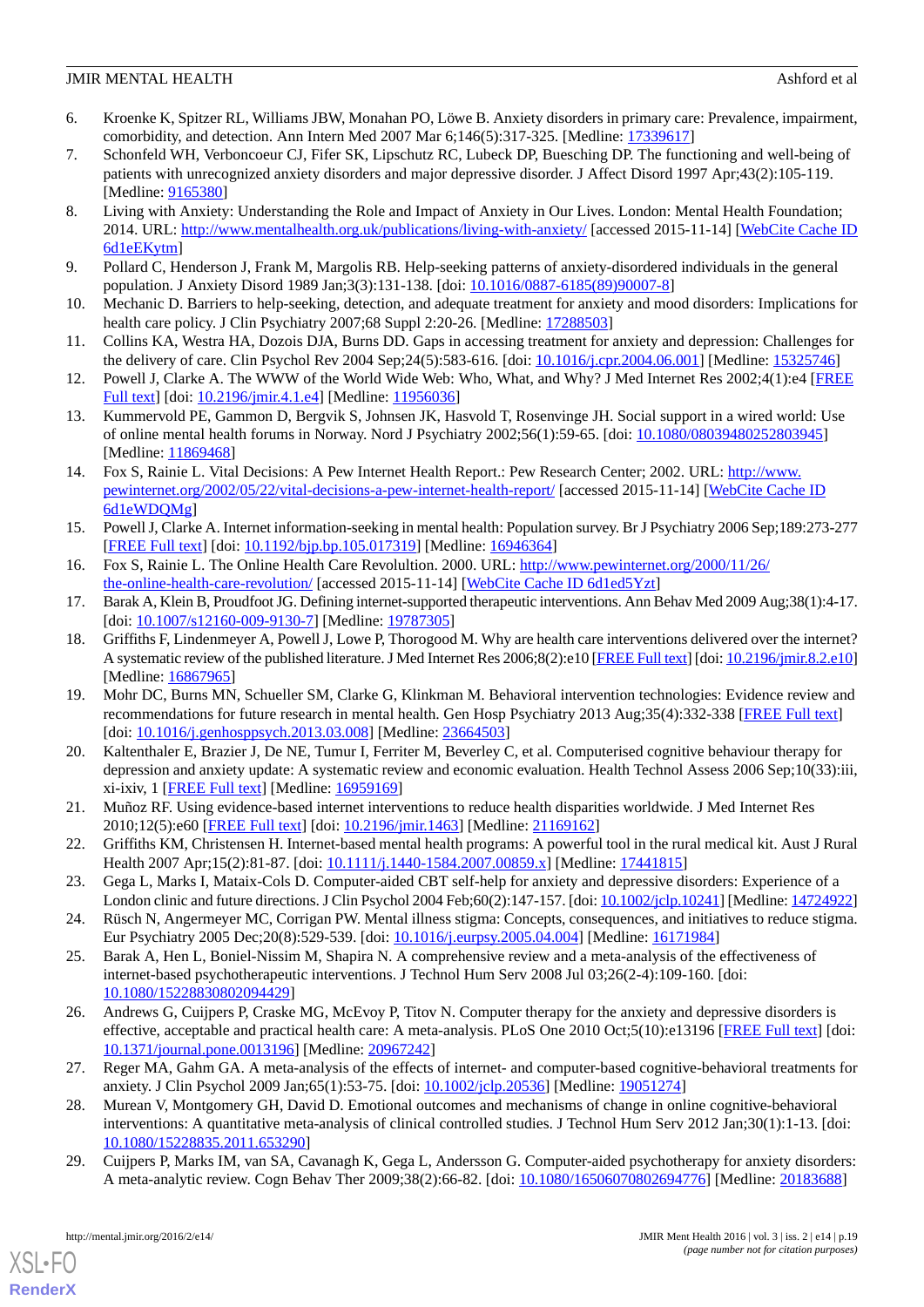- <span id="page-20-0"></span>30. Mewton L, Smith J, Rossouw P, Andrews G. Current perspectives on Internet-delivered cognitive behavioral therapy for adults with anxiety and related disorders. Psychol Res Behav Manag 2014;7:37-46 [[FREE Full text](http://dx.doi.org/10.2147/PRBM.S40879)] [doi: [10.2147/PRBM.S40879\]](http://dx.doi.org/10.2147/PRBM.S40879) [Medline: [24511246](http://www.ncbi.nlm.nih.gov/entrez/query.fcgi?cmd=Retrieve&db=PubMed&list_uids=24511246&dopt=Abstract)]
- <span id="page-20-2"></span><span id="page-20-1"></span>31. Harrison AM, Goozee R. Psych-related iPhone apps. J Ment Health 2014 Feb;23(1):48-50. [doi: [10.3109/09638237.2013.869575\]](http://dx.doi.org/10.3109/09638237.2013.869575) [Medline: [24484194\]](http://www.ncbi.nlm.nih.gov/entrez/query.fcgi?cmd=Retrieve&db=PubMed&list_uids=24484194&dopt=Abstract)
- 32. Shen N, Levitan M, Johnson A, Bender JL, Hamilton-Page M, Jadad Alejandro Alex R, et al. Finding a depression app: A review and content analysis of the depression app marketplace. JMIR Mhealth Uhealth 2015 Feb;3(1):e16 [[FREE Full text](http://mhealth.jmir.org/2015/1/e16/)] [doi: [10.2196/mhealth.3713\]](http://dx.doi.org/10.2196/mhealth.3713) [Medline: [25689790\]](http://www.ncbi.nlm.nih.gov/entrez/query.fcgi?cmd=Retrieve&db=PubMed&list_uids=25689790&dopt=Abstract)
- <span id="page-20-4"></span><span id="page-20-3"></span>33. Heinlen K, Welfel E. The nature, scope, and ethics of psychologists' e-therapy web sites: What consumers find when surfing the Web. Psychother Theory Res Pract Train 2003;40(1):112-124. [doi: [10.1037/0033-3204.40.1/2.112](http://dx.doi.org/10.1037/0033-3204.40.1/2.112)]
- <span id="page-20-5"></span>34. Recupero PR, Rainey SE. Characteristics of e-therapy web sites. J Clin Psychiatry 2006 Sep;67(9):1435-1440. [Medline: [17017831](http://www.ncbi.nlm.nih.gov/entrez/query.fcgi?cmd=Retrieve&db=PubMed&list_uids=17017831&dopt=Abstract)]
- <span id="page-20-6"></span>35. Beacon 2.: Beacon 2015 URL:<https://beacon.anu.edu.au/> [accessed 2015-04-24] [[WebCite Cache ID 6Y1bEAONK](http://www.webcitation.org/6Y1bEAONK)]
- <span id="page-20-7"></span>36. Andrews G, Titov N. Is internet treatment for depressive and anxiety disorders ready for prime time? Med J Aust 2010 Jun 7;192(11 Suppl):S45-S47. [Medline: [20528709\]](http://www.ncbi.nlm.nih.gov/entrez/query.fcgi?cmd=Retrieve&db=PubMed&list_uids=20528709&dopt=Abstract)
- <span id="page-20-8"></span>37. Renton T, Tang H, Ennis N, Cusimano MD, Bhalerao S, Schweizer TA, et al. Web-based intervention programs for depression: A scoping review and evaluation. J Med Internet Res 2014;16(9):e209 [[FREE Full text](http://www.jmir.org/2014/9/e209/)] [doi: [10.2196/jmir.3147\]](http://dx.doi.org/10.2196/jmir.3147) [Medline: [25249003](http://www.ncbi.nlm.nih.gov/entrez/query.fcgi?cmd=Retrieve&db=PubMed&list_uids=25249003&dopt=Abstract)]
- <span id="page-20-10"></span><span id="page-20-9"></span>38. eBizMBA I. Top 15 Most Popular Search Engines. 2015 URL:<http://www.ebizmba.com/articles/search-engines> [accessed 2015-04-23] [\[WebCite Cache ID 6Y1betZk5\]](http://www.webcitation.org/6Y1betZk5)
- <span id="page-20-11"></span>39. Levene M. An Introduction to Search Engines and Web Navigation. Hoboken, NJ: John Wiley & Sons, Inc; 2010.
- 40. Eysenbach G, Powell J, Kuss O, Sa E. Empirical studies assessing the quality of health information for consumers on the world wide web: A systematic review. JAMA 2002;287(20):2691-2700. [Medline: [12020305](http://www.ncbi.nlm.nih.gov/entrez/query.fcgi?cmd=Retrieve&db=PubMed&list_uids=12020305&dopt=Abstract)]
- <span id="page-20-13"></span>41. Proudfoot J, Klein B, Barak A, Carlbring P, Cuijpers P, Lange A, et al. Establishing guidelines for executing and reporting Internet intervention research. Cogn Behav Ther 2011;40(2):82-97. [doi: [10.1080/16506073.2011.573807\]](http://dx.doi.org/10.1080/16506073.2011.573807) [Medline: [25155812](http://www.ncbi.nlm.nih.gov/entrez/query.fcgi?cmd=Retrieve&db=PubMed&list_uids=25155812&dopt=Abstract)]
- <span id="page-20-15"></span><span id="page-20-14"></span>42. Helgadóttir FD, Menzies RG, Onslow M, Packman A, O'Brian S. A standalone Internet cognitive behavior therapy treatment for social anxiety in adults who stutter: CBTpsych. J Fluency Disord 2014 Sep;41:47-54. [doi: [10.1016/j.jfludis.2014.04.001\]](http://dx.doi.org/10.1016/j.jfludis.2014.04.001) [Medline: [25173456](http://www.ncbi.nlm.nih.gov/entrez/query.fcgi?cmd=Retrieve&db=PubMed&list_uids=25173456&dopt=Abstract)]
- 43. Helgadóttir FD, Menzies RG, Onslow M, Packman A, O'Brian S. Online CBT II: A Phase I trial of a standalone, online CBT treatment program for social anxiety in stuttering. Behav Chang 2009 Dec;26(4):254-270. [doi: [10.1375/bech.26.4.254\]](http://dx.doi.org/10.1375/bech.26.4.254)
- <span id="page-20-17"></span><span id="page-20-16"></span>44. Proudfoot J, Swain S, Widmer S, Watkins E, Goldberg D, Marks I, et al. The development and beta-test of a computer-therapy program for anxiety and depression: Hurdles and lessons. Comput Human Behav 2003 May;19(3):277-289. [doi: [10.1016/S0747-5632\(02\)00062-6\]](http://dx.doi.org/10.1016/S0747-5632(02)00062-6)
- <span id="page-20-18"></span>45. Proudfoot J, Goldberg D, Mann A, Everitt B, Marks I, Gray JA. Computerized, interactive, multimedia cognitive-behavioural program for anxiety and depression in general practice. Psychol Med 2003 Feb;33(2):217-227. [Medline: [12622301](http://www.ncbi.nlm.nih.gov/entrez/query.fcgi?cmd=Retrieve&db=PubMed&list_uids=12622301&dopt=Abstract)]
- 46. Proudfoot J, Ryden C, Everitt B, Shapiro DA, Goldberg D, Mann A, et al. Clinical efficacy of computerised cognitive-behavioural therapy for anxiety and depression in primary care: Randomised controlled trial. Br J Psychiatry 2004 Jul;185:46-54 [\[FREE Full text\]](http://bjp.rcpsych.org/cgi/pmidlookup?view=long&pmid=15231555) [Medline: [15231555\]](http://www.ncbi.nlm.nih.gov/entrez/query.fcgi?cmd=Retrieve&db=PubMed&list_uids=15231555&dopt=Abstract)
- <span id="page-20-12"></span>47. McCrone P, Knapp M, Proudfoot J, Ryden C, Cavanagh K, Shapiro DA, et al. Cost-effectiveness of computerised cognitive-behavioural therapy for anxiety and depression in primary care: Randomised controlled trial. Br J Psychiatry 2004 Jul;185:55-62 [\[FREE Full text\]](http://bjp.rcpsych.org/cgi/pmidlookup?view=long&pmid=15231556) [Medline: [15231556\]](http://www.ncbi.nlm.nih.gov/entrez/query.fcgi?cmd=Retrieve&db=PubMed&list_uids=15231556&dopt=Abstract)
- <span id="page-20-19"></span>48. Cavanagh K, Shapiro DA, Van Den Berg S, Swain S, Barkham M, Proudfoot J. The effectiveness of computerized cognitive behavioural therapy in routine care. Br J Clin Psychol 2006 Nov;45(Pt 4):499-514. [doi: [10.1348/014466505X84782\]](http://dx.doi.org/10.1348/014466505X84782) [Medline: [17076960](http://www.ncbi.nlm.nih.gov/entrez/query.fcgi?cmd=Retrieve&db=PubMed&list_uids=17076960&dopt=Abstract)]
- 49. Mitchell N, Dunn K. Pragmatic evaluation of the viability of CCBT self-help for depression in higher education. Couns Psychother Res 2007 Sep;7(3):144-150. [doi: [10.1080/14733140701565987\]](http://dx.doi.org/10.1080/14733140701565987)
- <span id="page-20-21"></span><span id="page-20-20"></span>50. Fox E, Acton T, Wilding B, Corcoran S. Service development report: An assistant psychologist's perspective on the use of computerised cognitive behavioural therapy in a GP practice in Barnet. Qual Prim Care 2004;12:161-165.
- <span id="page-20-22"></span>51. van den Berg S, Shapiro DA, Bickerstaffe D, Cavanagh K. Computerized cognitive-behaviour therapy for anxiety and depression: A practical solution to the shortage of trained therapists. J Psychiatr Ment Health Nurs 2004 Oct;11(5):508-513. [doi: [10.1111/j.1365-2850.2004.00745.x](http://dx.doi.org/10.1111/j.1365-2850.2004.00745.x)] [Medline: [15450016](http://www.ncbi.nlm.nih.gov/entrez/query.fcgi?cmd=Retrieve&db=PubMed&list_uids=15450016&dopt=Abstract)]
- 52. Learmonth D, Rai S. Taking computerized CBT beyond primary care. Br J Clin Psychol 2008 Mar;47(Pt 1):111-118. [doi: [10.1348/014466507X248599](http://dx.doi.org/10.1348/014466507X248599)] [Medline: [17939879\]](http://www.ncbi.nlm.nih.gov/entrez/query.fcgi?cmd=Retrieve&db=PubMed&list_uids=17939879&dopt=Abstract)
- 53. Purves DG, Bennett M, Wellman N. An open trial in the NHS of Blues Begone: A new home based computerized CBT program. Behav Cogn Psychother 2009 Oct;37(5):541-551. [doi: [10.1017/S1352465809990282](http://dx.doi.org/10.1017/S1352465809990282)] [Medline: [19703330\]](http://www.ncbi.nlm.nih.gov/entrez/query.fcgi?cmd=Retrieve&db=PubMed&list_uids=19703330&dopt=Abstract)
- 54. MacGregor AD, Hayward L, Peck DF, Wilkes P. Empirically grounded clinical interventions clients' and referrers' perceptions of computer-guided CBT (FearFighter). Behav Cogn Psychother 2009 Jan;37(1):1-9. [doi: [10.1017/S135246580800492X](http://dx.doi.org/10.1017/S135246580800492X)] [Medline: [19364403](http://www.ncbi.nlm.nih.gov/entrez/query.fcgi?cmd=Retrieve&db=PubMed&list_uids=19364403&dopt=Abstract)]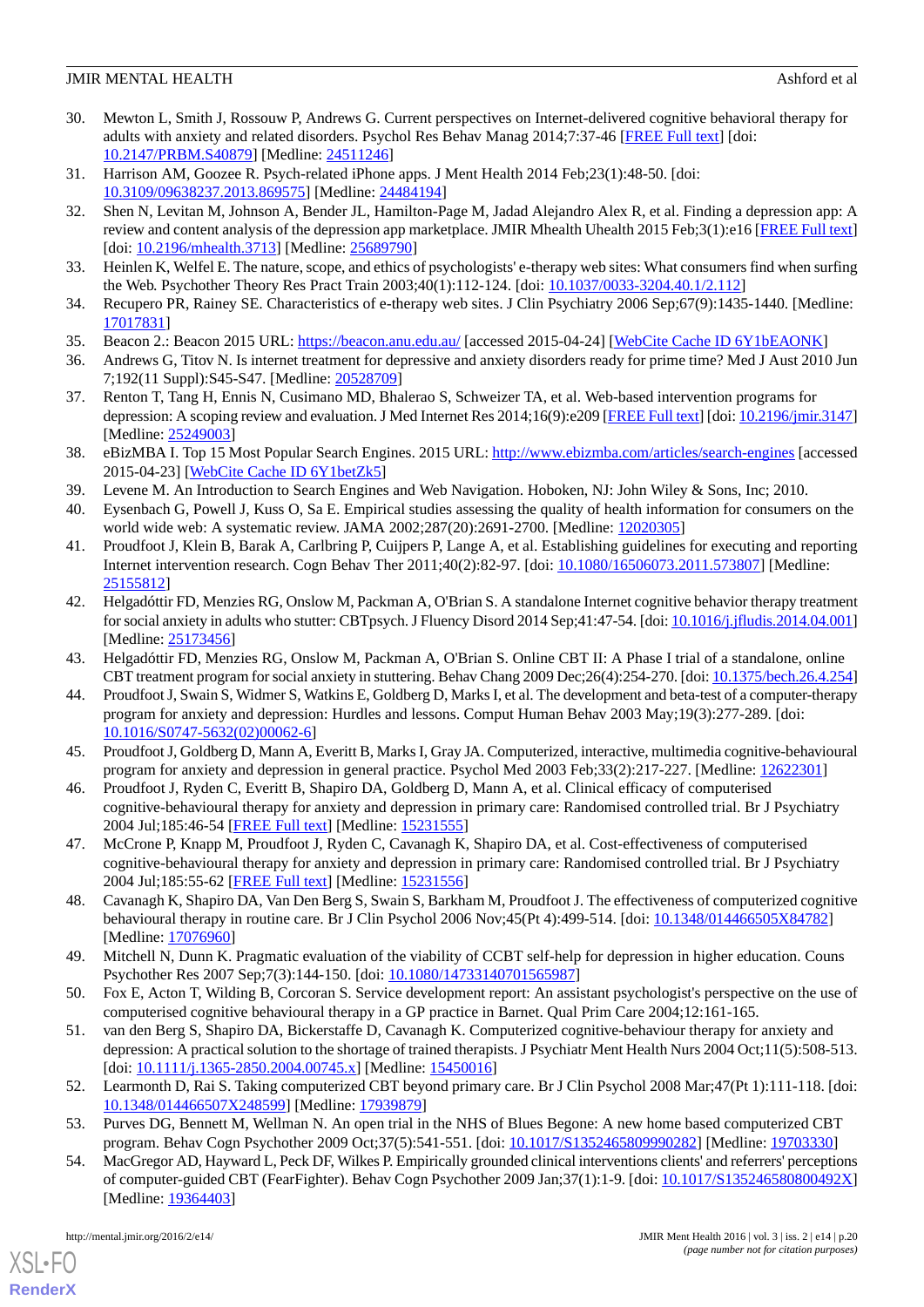- <span id="page-21-0"></span>55. Kenwright M, Marks I, Marks IM, Gega L, Mataix-Cols D. Computer-aided self-help for phobia/panic via internet at home: A pilot study. Br J Psychiatry 2004 May;184:448-449 [\[FREE Full text\]](http://bjp.rcpsych.org/cgi/pmidlookup?view=long&pmid=15123511) [Medline: [15123511\]](http://www.ncbi.nlm.nih.gov/entrez/query.fcgi?cmd=Retrieve&db=PubMed&list_uids=15123511&dopt=Abstract)
- <span id="page-21-1"></span>56. Gega L, Marks I, Mataix-Cols D. Computer-aided CBT self-help for anxiety and depressive disorders: Experience of a London clinic and future directions. J Clin Psychol 2004 Feb;60(2):147-157. [doi: [10.1002/jclp.10241\]](http://dx.doi.org/10.1002/jclp.10241) [Medline: [14724922\]](http://www.ncbi.nlm.nih.gov/entrez/query.fcgi?cmd=Retrieve&db=PubMed&list_uids=14724922&dopt=Abstract)
- <span id="page-21-2"></span>57. Hayward L, MacGregor AD, Peck DF, Wilkes P. The feasibility and effectiveness of computer-guided CBT (FearFighter) in a rural area. Behav Cogn Psychother 2007 Apr 16;35(04):409. [doi: [10.1017/S1352465807003670\]](http://dx.doi.org/10.1017/S1352465807003670)
- <span id="page-21-4"></span><span id="page-21-3"></span>58. Schneider AJ, Mataix-Cols D, Marks IM, Bachofen M. Internet-guided self-help with or without exposure therapy for phobic and panic disorders. Psychother Psychosom 2005;74(3):154-164. [doi: [10.1159/000084000](http://dx.doi.org/10.1159/000084000)] [Medline: [15832066\]](http://www.ncbi.nlm.nih.gov/entrez/query.fcgi?cmd=Retrieve&db=PubMed&list_uids=15832066&dopt=Abstract)
- <span id="page-21-5"></span>59. Marks IM, Kenwright M, McDonough M, Whittaker M, Mataix-Cols D. Saving clinicians' time by delegating routine aspects of therapy to a computer: A randomized controlled trial in phobia/panic disorder. Psychol Med 2004 Jan;34(1):9-17. [Medline: [14971623](http://www.ncbi.nlm.nih.gov/entrez/query.fcgi?cmd=Retrieve&db=PubMed&list_uids=14971623&dopt=Abstract)]
- <span id="page-21-6"></span>60. Klein B, Meyer D, Austin DW, Kyrios M. Anxiety online: A virtual clinic: Preliminary outcomes following completion of five fully automated treatment programs for anxiety disorders and symptoms. J Med Internet Res 2011;13(4):e89 [\[FREE](http://www.jmir.org/2011/4/e89/) [Full text\]](http://www.jmir.org/2011/4/e89/) [doi: [10.2196/jmir.1918](http://dx.doi.org/10.2196/jmir.1918)] [Medline: [22057287\]](http://www.ncbi.nlm.nih.gov/entrez/query.fcgi?cmd=Retrieve&db=PubMed&list_uids=22057287&dopt=Abstract)
- <span id="page-21-7"></span>61. Al-Asadi AM, Klein B, Meyer D. Posttreatment attrition and its predictors, attrition bias, and treatment efficacy of the anxiety online programs. J Med Internet Res 2014;16(10):e232 [\[FREE Full text\]](http://www.jmir.org/2014/10/e232/) [doi: [10.2196/jmir.3513](http://dx.doi.org/10.2196/jmir.3513)] [Medline: [25316533](http://www.ncbi.nlm.nih.gov/entrez/query.fcgi?cmd=Retrieve&db=PubMed&list_uids=25316533&dopt=Abstract)]
- <span id="page-21-8"></span>62. Al-Asadi AM, Klein B, Meyer D. Pretreatment attrition and formal withdrawal during treatment and their predictors: An exploratory study of the anxiety online data. J Med Internet Res 2014;16(6):e152 [\[FREE Full text](http://www.jmir.org/2014/6/e152/)] [doi: [10.2196/jmir.2989](http://dx.doi.org/10.2196/jmir.2989)] [Medline: [24938311](http://www.ncbi.nlm.nih.gov/entrez/query.fcgi?cmd=Retrieve&db=PubMed&list_uids=24938311&dopt=Abstract)]
- 63. Calear AL, Christensen H, Mackinnon A, Griffiths KM, O'Kearney R. The YouthMood Project: A cluster randomized controlled trial of an online cognitive behavioral program with adolescents. J Consult Clin Psychol 2009 Dec;77(6):1021-1032. [doi: [10.1037/a0017391\]](http://dx.doi.org/10.1037/a0017391) [Medline: [19968379](http://www.ncbi.nlm.nih.gov/entrez/query.fcgi?cmd=Retrieve&db=PubMed&list_uids=19968379&dopt=Abstract)]
- 64. Christensen H, Griffiths KM, Jorm AF. Delivering interventions for depression by using the internet: Randomised controlled trial. BMJ 2004 Jan 31;328(7434):265 [[FREE Full text](http://europepmc.org/abstract/MED/14742346)] [doi: [10.1136/bmj.37945.566632.EE](http://dx.doi.org/10.1136/bmj.37945.566632.EE)] [Medline: [14742346\]](http://www.ncbi.nlm.nih.gov/entrez/query.fcgi?cmd=Retrieve&db=PubMed&list_uids=14742346&dopt=Abstract)
- <span id="page-21-15"></span>65. Christensen H, Griffiths KM, Mackinnon AJ, Brittliffe K. Online randomized controlled trial of brief and full cognitive behaviour therapy for depression. Psychol Med 2006 Dec;36(12):1737-1746. [doi: [10.1017/S0033291706008695\]](http://dx.doi.org/10.1017/S0033291706008695) [Medline: [16938144](http://www.ncbi.nlm.nih.gov/entrez/query.fcgi?cmd=Retrieve&db=PubMed&list_uids=16938144&dopt=Abstract)]
- 66. Ellis L, Campbell A, Sethi S, O'Dea B. Comparative randomized trial of an online cognitive-behavioural therapy program and an online support group for depression and anxiety. J Cyber Ther Rehabil 2011;4(4):461-467.
- 67. Farrer L, Christensen H, Griffiths KM, Mackinnon A. Internet-based CBT for depression with and without telephone tracking in a national helpline: Randomised controlled trial. PLoS One 2011 Nov;6(11):e28099 [[FREE Full text](http://dx.plos.org/10.1371/journal.pone.0028099)] [doi: [10.1371/journal.pone.0028099\]](http://dx.doi.org/10.1371/journal.pone.0028099) [Medline: [22140514](http://www.ncbi.nlm.nih.gov/entrez/query.fcgi?cmd=Retrieve&db=PubMed&list_uids=22140514&dopt=Abstract)]
- 68. Hickie IB, Davenport TA, Luscombe GM, Moore M, Griffiths KM, Christensen H. Practitioner-supported delivery of internet-based cognitive behaviour therapy: Evaluation of the feasibility of conducting a cluster randomised trial. Med J Aust 2010 Jun 7;192(11 Suppl):S31-S35. [Medline: [20528705](http://www.ncbi.nlm.nih.gov/entrez/query.fcgi?cmd=Retrieve&db=PubMed&list_uids=20528705&dopt=Abstract)]
- <span id="page-21-16"></span><span id="page-21-9"></span>69. Griffiths KM, Christensen H, Jorm AF, Evans K, Groves C. Effect of web-based depression literacy and cognitive-behavioural therapy interventions on stigmatising attitudes to depression: Randomised controlled trial. Br J Psychiatry 2004 Oct;185:342-349 [[FREE Full text](http://bjp.rcpsych.org/cgi/pmidlookup?view=long&pmid=15458995)] [doi: [10.1192/bjp.185.4.342\]](http://dx.doi.org/10.1192/bjp.185.4.342) [Medline: [15458995\]](http://www.ncbi.nlm.nih.gov/entrez/query.fcgi?cmd=Retrieve&db=PubMed&list_uids=15458995&dopt=Abstract)
- <span id="page-21-10"></span>70. Sethi S, Campbell AJ, Ellis LA. The use of computerized self-help packages to treat adolescent depression and anxiety. J Technol Hum Serv 2010 Aug 31;28(3):144-160. [doi: [10.1080/15228835.2010.508317\]](http://dx.doi.org/10.1080/15228835.2010.508317)
- <span id="page-21-11"></span>71. Lintvedt OK, Griffiths KM, Sørensen K, Østvik AR, Wang CEA, Eisemann M, et al. Evaluating the effectiveness and efficacy of unguided internet-based self-help intervention for the prevention of depression: A randomized controlled trial. Clin Psychol Psychother 2013;20(1):10-27. [doi: [10.1002/cpp.770\]](http://dx.doi.org/10.1002/cpp.770) [Medline: [21887811](http://www.ncbi.nlm.nih.gov/entrez/query.fcgi?cmd=Retrieve&db=PubMed&list_uids=21887811&dopt=Abstract)]
- <span id="page-21-12"></span>72. O'Kearney R, Gibson M, Christensen H, Griffiths KM. Effects of a cognitive-behavioural internet program on depression, vulnerability to depression and stigma in adolescent males: A school-based controlled trial. Cogn Behav Ther 2006;35(1):43-54. [doi: [10.1080/16506070500303456\]](http://dx.doi.org/10.1080/16506070500303456) [Medline: [16500776\]](http://www.ncbi.nlm.nih.gov/entrez/query.fcgi?cmd=Retrieve&db=PubMed&list_uids=16500776&dopt=Abstract)
- <span id="page-21-13"></span>73. O'Kearney R, Kang K, Christensen H, Griffiths K. A controlled trial of a school-based Internet program for reducing depressive symptoms in adolescent girls. Depress Anxiety 2009;26(1):65-72. [doi: [10.1002/da.20507](http://dx.doi.org/10.1002/da.20507)] [Medline: [18828141\]](http://www.ncbi.nlm.nih.gov/entrez/query.fcgi?cmd=Retrieve&db=PubMed&list_uids=18828141&dopt=Abstract)
- <span id="page-21-14"></span>74. Christensen H, Griffiths KM, Korten AE, Brittliffe K, Groves C. A comparison of changes in anxiety and depression symptoms of spontaneous users and trial participants of a cognitive behavior therapy website. J Med Internet Res 2004 Dec 22;6(4):e46 [\[FREE Full text](http://www.jmir.org/2004/4/e46/)] [doi: [10.2196/jmir.6.4.e46\]](http://dx.doi.org/10.2196/jmir.6.4.e46) [Medline: [15631970\]](http://www.ncbi.nlm.nih.gov/entrez/query.fcgi?cmd=Retrieve&db=PubMed&list_uids=15631970&dopt=Abstract)
- 75. Christensen H, Griffiths KM, Korten A. Web-based cognitive behavior therapy: Analysis of site usage and changes in depression and anxiety scores. J Med Internet Res 2002;4(1):e3 [\[FREE Full text\]](http://www.jmir.org/2002/1/e3/) [doi: [10.2196/jmir.4.1.e3](http://dx.doi.org/10.2196/jmir.4.1.e3)] [Medline: [11956035](http://www.ncbi.nlm.nih.gov/entrez/query.fcgi?cmd=Retrieve&db=PubMed&list_uids=11956035&dopt=Abstract)]
- 76. Mackinnon A, Griffiths KM, Christensen H. Comparative randomised trial of online cognitive-behavioural therapy and an information website for depression: 12-month outcomes. Br J Psychiatry 2008 Feb;192(2):130-134 [[FREE Full text](http://bjp.rcpsych.org/cgi/pmidlookup?view=long&pmid=18245031)] [doi: [10.1192/bjp.bp.106.032078](http://dx.doi.org/10.1192/bjp.bp.106.032078)] [Medline: [18245031\]](http://www.ncbi.nlm.nih.gov/entrez/query.fcgi?cmd=Retrieve&db=PubMed&list_uids=18245031&dopt=Abstract)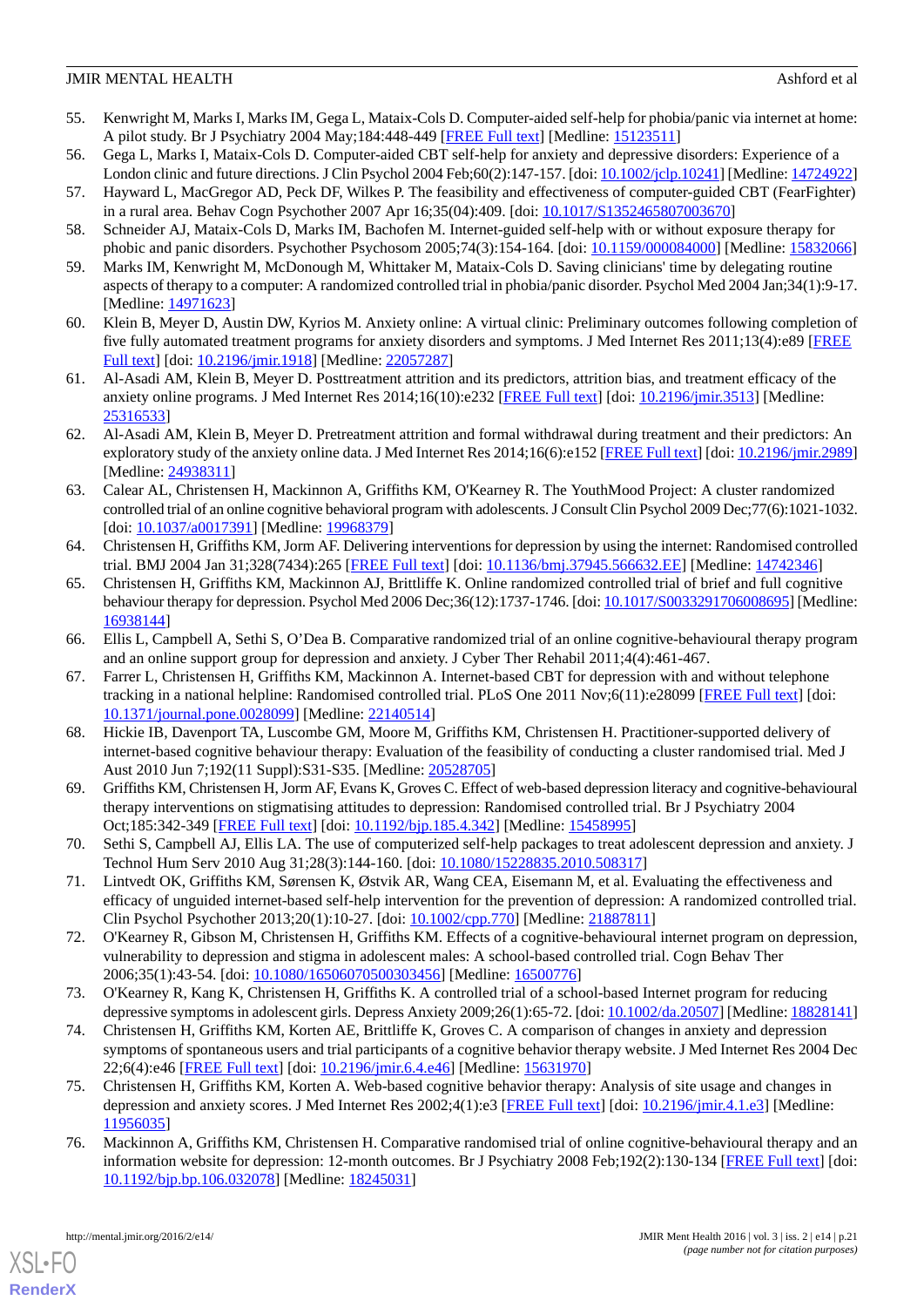- <span id="page-22-0"></span>77. Christensen H, Griffiths K, Groves C, Korten A. Free range users and one hit wonders: community users of an Internet-based cognitive behaviour therapy program. Aust N Z J Psychiatry 2006;40(1):59-62. [doi:  $10.1111/j.1440-1614.2006.01743.x$ ] [Medline: [16403040](http://www.ncbi.nlm.nih.gov/entrez/query.fcgi?cmd=Retrieve&db=PubMed&list_uids=16403040&dopt=Abstract)]
- <span id="page-22-1"></span>78. Proudfoot J, Clarke J, Birch M, Whitton AE, Parker G, Manicavasagar V, et al. Impact of a mobile phone and web program on symptom and functional outcomes for people with mild-to-moderate depression, anxiety and stress: A randomised controlled trial. BMC Psychiatry 2013;13:312 [\[FREE Full text\]](http://www.biomedcentral.com/1471-244X/13/312) [doi: [10.1186/1471-244X-13-312\]](http://dx.doi.org/10.1186/1471-244X-13-312) [Medline: [24237617](http://www.ncbi.nlm.nih.gov/entrez/query.fcgi?cmd=Retrieve&db=PubMed&list_uids=24237617&dopt=Abstract)]
- <span id="page-22-2"></span>79. Clarke J, Proudfoot J, Birch M, Whitton AE, Parker G, Manicavasagar V, et al. Effects of mental health self-efficacy on outcomes of a mobile phone and web intervention for mild-to-moderate depression, anxiety and stress: Secondary analysis of a randomised controlled trial. BMC Psychiatry 2014;14:272 [[FREE Full text\]](http://www.biomedcentral.com/1471-244X/14/272) [doi: [10.1186/s12888-014-0272-1\]](http://dx.doi.org/10.1186/s12888-014-0272-1) [Medline: [25252853](http://www.ncbi.nlm.nih.gov/entrez/query.fcgi?cmd=Retrieve&db=PubMed&list_uids=25252853&dopt=Abstract)]
- <span id="page-22-4"></span><span id="page-22-3"></span>80. Slegg G, Cottrell S, Nicholas H, Messenger L. A guided online anxiety self-help programme to aid a return to work: A pilot study. J Occup Psychol Employ Disabil 2009;11(2):63-77.
- <span id="page-22-13"></span>81. Titov N, Andrews G, Robinson E, Schwencke G, Johnston L, Solley K, et al. Clinician-assisted Internet-based treatment is effective for generalized anxiety disorder: Randomized controlled trial. Aust NZ J Psychiatry 2009 Jan;43(10):905-912. [doi: [10.1080/00048670903179269](http://dx.doi.org/10.1080/00048670903179269)]
- <span id="page-22-5"></span>82. Titov N, Andrews G, Johnston L, Robinson E, Spence J. Transdiagnostic Internet treatment for anxiety disorders: A randomized controlled trial. Behav Res Ther 2010 Sep;48(9):890-899. [doi: [10.1016/j.brat.2010.05.014\]](http://dx.doi.org/10.1016/j.brat.2010.05.014) [Medline: [20561606\]](http://www.ncbi.nlm.nih.gov/entrez/query.fcgi?cmd=Retrieve&db=PubMed&list_uids=20561606&dopt=Abstract)
- <span id="page-22-6"></span>83. Robinson E, Titov N, Andrews G, McIntyre K, Schwencke G, Solley K. Internet treatment for generalized anxiety disorder: A randomized controlled trial comparing clinician vs. technician assistance. PLoS One 2010;5(6):e10942 [[FREE Full text](http://dx.plos.org/10.1371/journal.pone.0010942)] [doi: [10.1371/journal.pone.0010942\]](http://dx.doi.org/10.1371/journal.pone.0010942) [Medline: [20532167\]](http://www.ncbi.nlm.nih.gov/entrez/query.fcgi?cmd=Retrieve&db=PubMed&list_uids=20532167&dopt=Abstract)
- <span id="page-22-8"></span><span id="page-22-7"></span>84. Mewton L, Wong N, Andrews G. The effectiveness of internet cognitive behavioural therapy for generalized anxiety disorder in clinical practice. Depress Anxiety 2012 Oct;29(10):843-849. [doi: [10.1002/da.21995](http://dx.doi.org/10.1002/da.21995)] [Medline: [22949296\]](http://www.ncbi.nlm.nih.gov/entrez/query.fcgi?cmd=Retrieve&db=PubMed&list_uids=22949296&dopt=Abstract)
- <span id="page-22-9"></span>85. Wims E, Titov N, Andrews G, Choi I. Clinician-assisted Internet-based treatment is effective for panic: A randomized controlled trial. Aust NZ J Psychiatry 2010 Jul;44(7):599-607. [doi: [10.3109/00048671003614171](http://dx.doi.org/10.3109/00048671003614171)] [Medline: [20560847](http://www.ncbi.nlm.nih.gov/entrez/query.fcgi?cmd=Retrieve&db=PubMed&list_uids=20560847&dopt=Abstract)]
- 86. Wims E, Titov N, Andrews G. The Climate Panic program: An open trial of Internet-based treatment for panic disorder. EJAP 2008 Dec 23;4(2). [doi: [10.7790/ejap.v4i2.134\]](http://dx.doi.org/10.7790/ejap.v4i2.134)
- 87. Titov N, Andrews G, Schwencke G. Shyness 2: Treating social phobia online: Replication and extension. Aust NZ J Psychiatry 2008 Jul;42(7):595-605. [doi: [10.1080/00048670802119820\]](http://dx.doi.org/10.1080/00048670802119820) [Medline: [18612863](http://www.ncbi.nlm.nih.gov/entrez/query.fcgi?cmd=Retrieve&db=PubMed&list_uids=18612863&dopt=Abstract)]
- 88. Titov N, Andrews G, Schwencke G, Solley K, Johnston L, Robinson E. An RCT comparing effect of two types of support on severity of symptoms for people completing Internet-based cognitive behaviour therapy for social phobia. Aust NZ J Psychiatry 2009 Jan;43(10):920-926. [doi: [10.1080/00048670903179228](http://dx.doi.org/10.1080/00048670903179228)]
- <span id="page-22-10"></span>89. Titov N, Andrews G, Choi I, Schwencke G, Johnston L. Randomized controlled trial of web-based treatment of social phobia without clinician guidance. Aust NZ J Psychiatry 2009 Jan;43(10):913-919. [doi: [10.1080/00048670903179160\]](http://dx.doi.org/10.1080/00048670903179160)
- <span id="page-22-11"></span>90. Titov N, Andrews G, Schwencke G, Drobny J, Einstein D. Shyness 1: Distance treatment of social phobia over the Internet. Aust NZ J Psychiatry 2008 Jul;42(7):585-594. [doi: [10.1080/00048670802119762](http://dx.doi.org/10.1080/00048670802119762)] [Medline: [18612862](http://www.ncbi.nlm.nih.gov/entrez/query.fcgi?cmd=Retrieve&db=PubMed&list_uids=18612862&dopt=Abstract)]
- <span id="page-22-12"></span>91. Titov N, Andrews G, Choi I, Schwencke G, Mahoney A. Shyness 3: Randomized controlled trial of guided versus unguided Internet-based CBT for social phobia. Aust NZ J Psychiatry 2008 Dec;42(12):1030-1040. [doi: [10.1080/00048670802512107\]](http://dx.doi.org/10.1080/00048670802512107) [Medline: [19016091](http://www.ncbi.nlm.nih.gov/entrez/query.fcgi?cmd=Retrieve&db=PubMed&list_uids=19016091&dopt=Abstract)]
- <span id="page-22-14"></span>92. Aydos L, Titov N, Andrews G. Shyness 5: The clinical effectiveness of Internet-based clinician-assisted treatment of social phobia. Australas Psychiatry 2009 Dec;17(6):488-492. [doi: [10.1080/10398560903284943\]](http://dx.doi.org/10.1080/10398560903284943) [Medline: [20001373](http://www.ncbi.nlm.nih.gov/entrez/query.fcgi?cmd=Retrieve&db=PubMed&list_uids=20001373&dopt=Abstract)]
- <span id="page-22-15"></span>93. Titov N, Andrews G, Johnston L, Schwencke G, Choi I. Shyness programme: Longer term benefits, cost-effectiveness, and acceptability. Aust NZ J Psychiatry 2009 Jan;43(1):36-44. [doi: [10.1080/00048670802534424](http://dx.doi.org/10.1080/00048670802534424)] [Medline: [19085526](http://www.ncbi.nlm.nih.gov/entrez/query.fcgi?cmd=Retrieve&db=PubMed&list_uids=19085526&dopt=Abstract)]
- <span id="page-22-16"></span>94. Doherty G, Coyle D, Sharry J. Engagement with online mental health interventions: An exploratory clinical study of a treatment for depression. 2012 Presented at: SIGCHI Conference on Human Factors in Computing Systems CHI '12; 2012; New York, USA. [doi: [10.1145/2207676.2208602](http://dx.doi.org/10.1145/2207676.2208602)]
- <span id="page-22-17"></span>95. Ritterband LM, Cox DJ, Gordon TL, Borowitz SM, Kovatchev BP, Walker LS, et al. Examining the added value of audio, graphics, and interactivity in an Internet intervention for pediatric encopresis. Children's Health Care 2006 Mar;35(1):47-59. [doi: [10.1207/s15326888chc3501\\_5\]](http://dx.doi.org/10.1207/s15326888chc3501_5)
- <span id="page-22-18"></span>96. Christensen H, Griffiths KM, Farrer L. Adherence in internet interventions for anxiety and depression. J Med Internet Res 2009;11(2):e13 [\[FREE Full text](http://www.jmir.org/2009/2/e13/)] [doi: [10.2196/jmir.1194\]](http://dx.doi.org/10.2196/jmir.1194) [Medline: [19403466](http://www.ncbi.nlm.nih.gov/entrez/query.fcgi?cmd=Retrieve&db=PubMed&list_uids=19403466&dopt=Abstract)]
- <span id="page-22-19"></span>97. Australian Government Department of Health and Ageing. E-Mental Health Strategy for Australia. 2012 URL: [http://www.](http://www.health.gov.au/internet/main/publishing.nsf/Content/7C7B0BFEB985D0EBCA257BF0001BB0A6/$File/emstrat.pdf) [health.gov.au/internet/main/publishing.nsf/Content/7C7B0BFEB985D0EBCA257BF0001BB0A6/\\$File/emstrat.pdf](http://www.health.gov.au/internet/main/publishing.nsf/Content/7C7B0BFEB985D0EBCA257BF0001BB0A6/$File/emstrat.pdf) [accessed 2015-11-14] [\[WebCite Cache ID 6d1e2lXTc](http://www.webcitation.org/6d1e2lXTc)]
- 98. Siemer CP, Fogel J, Van Voorhees BW. Telemental health and web-based applications in children and adolescents. Child Adolesc Psychiatr Clin N Am 2011 Jan;20(1):135-153 [[FREE Full text](http://europepmc.org/abstract/MED/21092918)] [doi: [10.1016/j.chc.2010.08.012](http://dx.doi.org/10.1016/j.chc.2010.08.012)] [Medline: [21092918](http://www.ncbi.nlm.nih.gov/entrez/query.fcgi?cmd=Retrieve&db=PubMed&list_uids=21092918&dopt=Abstract)]
- 99. Hofmann SG, Smits JAJ. Cognitive-behavioral therapy for adult anxiety disorders: A meta-analysis of randomized placebo-controlled trials. J Clin Psychiatry 2008 Apr;69(4):621-632 [\[FREE Full text\]](http://europepmc.org/abstract/MED/18363421) [Medline: [18363421](http://www.ncbi.nlm.nih.gov/entrez/query.fcgi?cmd=Retrieve&db=PubMed&list_uids=18363421&dopt=Abstract)]